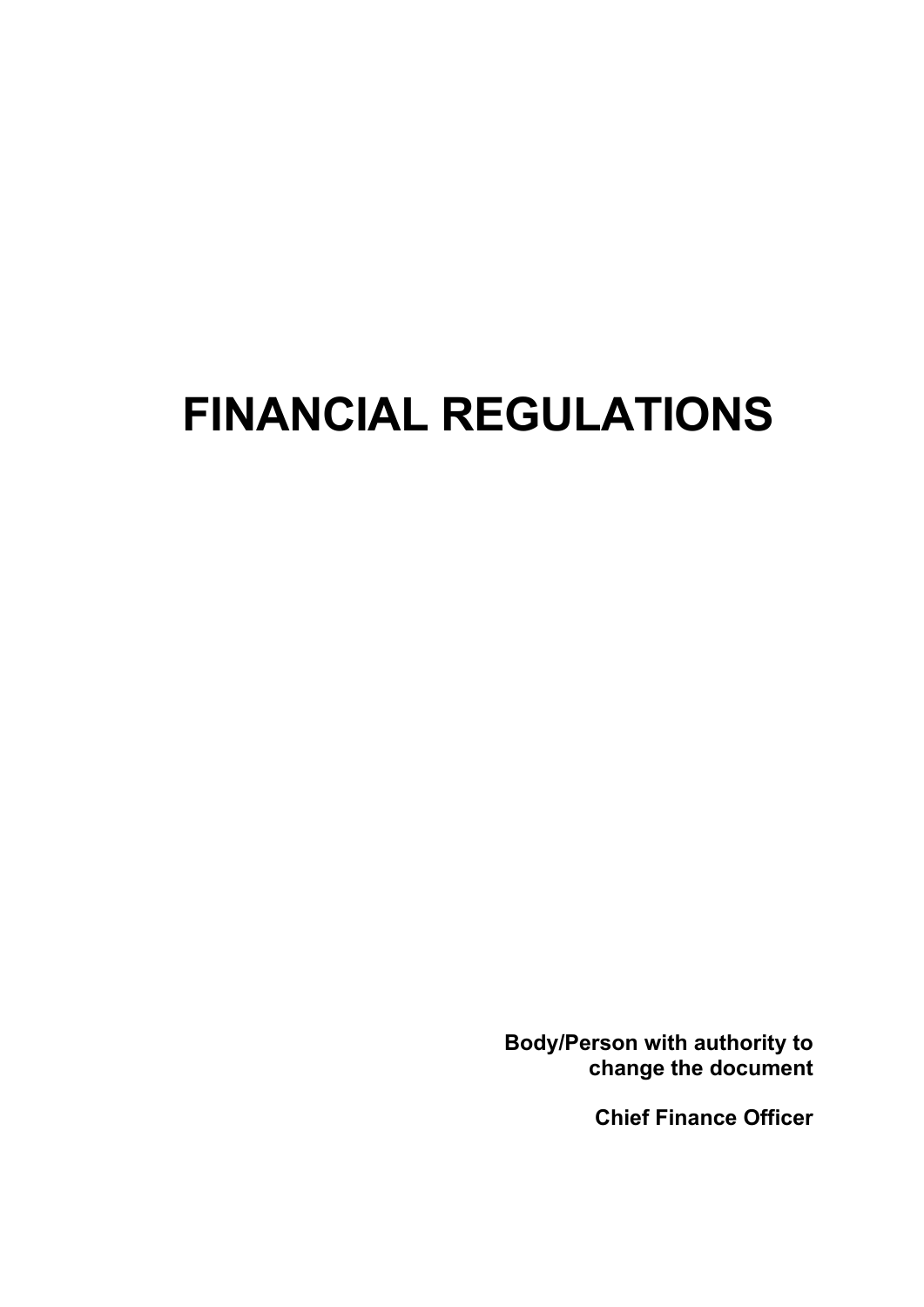# **CONTENTS**

**Introduction** 

- 1. Purchase and Payments for Goods and Services
- 2. Other Payments
- 3. Income
- 4. Petty Cash
- 5. Payment of Grants and Contributions
- 6. Grants and Contributions Receivable
- 7. Taxation
- 8. Budget Management
- 9. Land & Property
- 10. Capital Expenditure
- 11. Budget Setting
- 12. Accounting for the Council's Financial Affairs
- 13. Entering into Financial Commitments
- 14. Payroll and Pensions
- 15. Bank Accounts
- 16. Security of Physical Assets (excluding land and property)
- 17. Stocks and Stores
- 18. Insurance
- 19. Treasurer, Accountable Body and Other Similar Financial Arrangements
- 20. Bequests, Trusts and Client & Amenity Fund Monies
- 21. Fraud and Corruption
- 22. Internal Audit
- 23. Treasury Management

Part 4(j) Page 1 of 28 Issue 1 - 2018/19 3 rd April 2017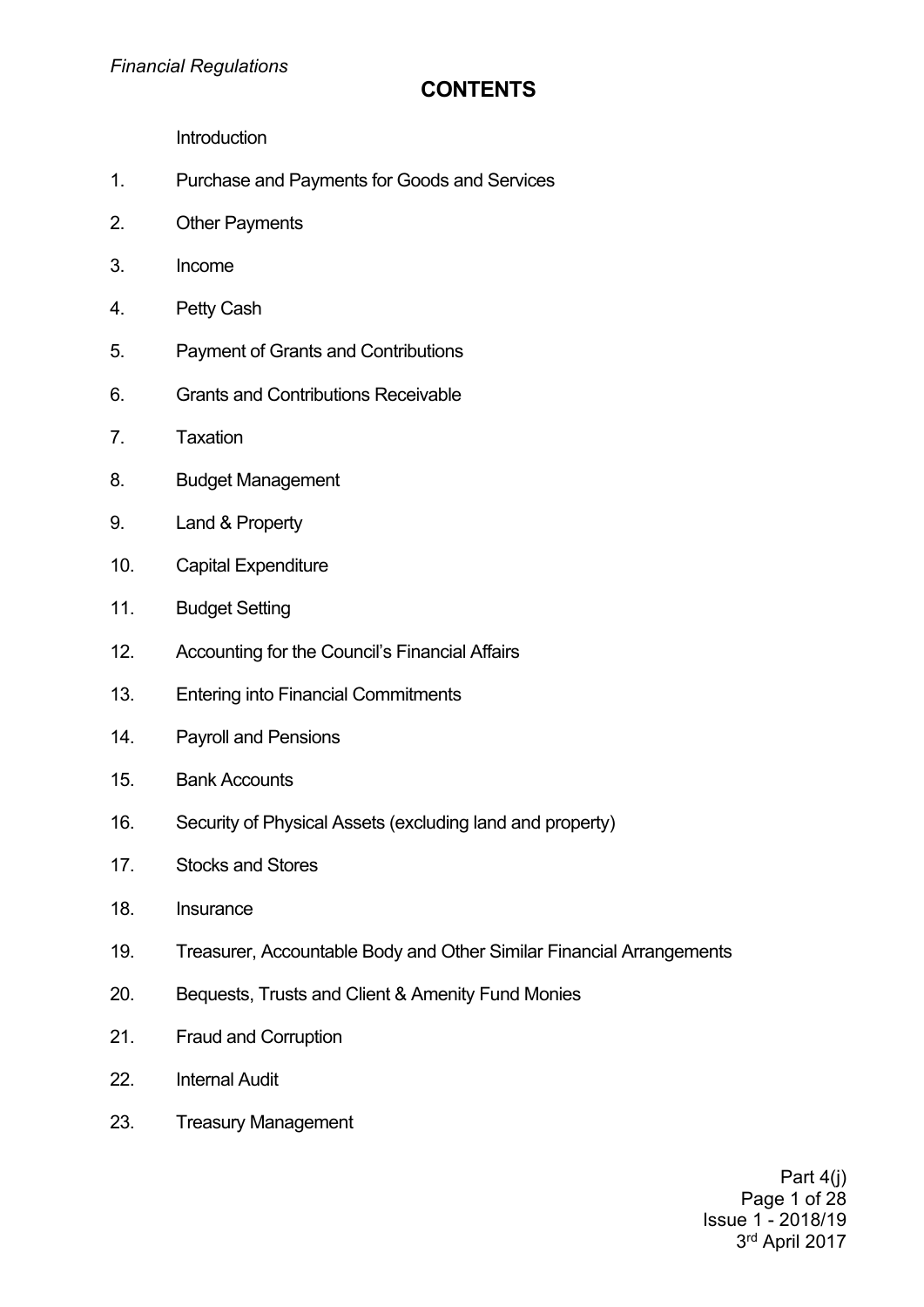### *Financial Regulations* **Introduction and Background**

#### **1 What are Financial Regulations?**

- 1.1 The Local Government Act 1972 (Section 151) requires that an employee of the Council is recognised as the Responsible Financial Officer. In Leeds City Council that officer is the Chief Officer (Financial Services) who is referred to in this Constitution as the Chief Finance Officer.
- 1.2 The Accounts and Audit Regulations place a duty on the Responsible Financial Officer to determine the:
	- Appropriate financial records, including the form of accounts and supporting financial records; and
	- Systems of financial control.
- 1.3 The systems of financial control must include measures:
	- a) to ensure that the financial transactions of the Council are recorded as soon as, and as accurately as, reasonably practicable;
	- b) to enable the prevention and detection of inaccuracies and fraud; and
	- c) to ensure that risk is appropriately managed
- 1.4 The Chief Finance Officer has developed the following Financial Regulations as part of the system of financial control. These regulations provide a framework for managing the Council's financial affairs.
- 1.5 Each Financial Regulation is supported by more detailed guidance and procedures which set out how the regulations will be implemented.
- 1.6 The Chief Finance Officer has responsibility for the preparation, review and amendment of these Financial Regulations. They should be read in conjunction with the other governance rules and procedures contained within the Council's Constitution. In particular, any required decision must comply with the delegated decision rules as outlined in Article 13.
- 1.7 The Chief Finance Officer has responsibility for the administration of the Council's financial affairs. Any issues of uncertainty in the interpretation of these regulations should in the first instance be referred to the named contact for that regulation.

### **2 Who do Financial Regulations apply to?**

- 2.1 Financial Regulations apply to everyone involved in financial transactions on behalf of the Council. Not every rule will be relevant to all colleagues.
- 2.2 Financial Regulations also apply to Council employees, when they are acting in an official capacity as Council staff, dealing with non-Council monies.
- 2.3 Schools have separate Financial Regulations.
- 2.4 Failure to comply with Financial Regulations could result in disciplinary action.

### **3 Why are they important?**

3.1 To conduct our business effectively, we need to ensure that sound financial management arrangements are in place and that they are complied with in practice. Part of this process is the establishment of Financial Regulations which set out the financial responsibilities of the Council. These procedures have been devised as a

> Part 4(j) Page 2 of 28 Issue 1 - 2018/19 3 rd April 2017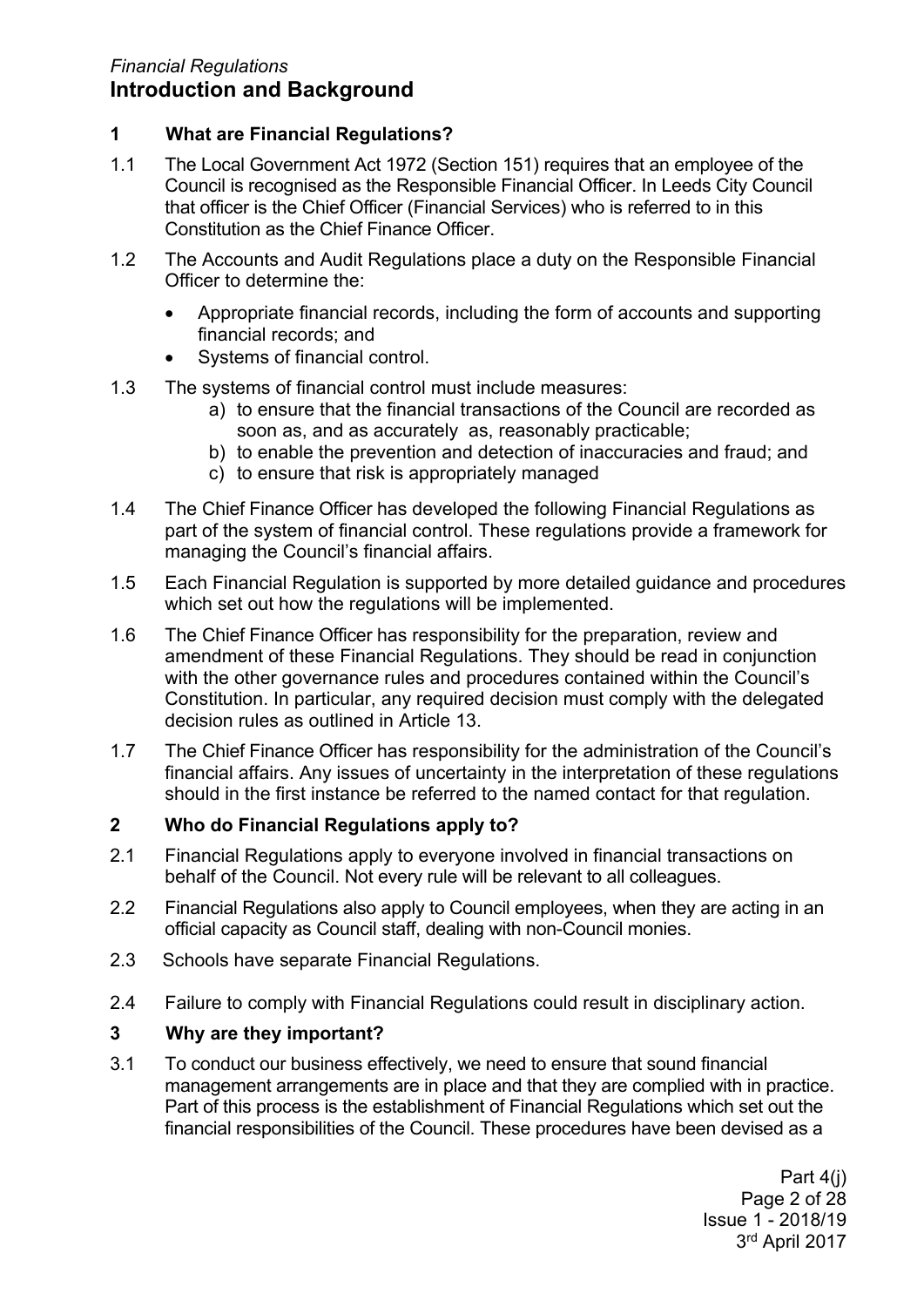*Financial Regulations*

control to help the Council manage its financial affairs properly in compliance with all necessary requirements.

- 3.2 In order to continually meet the Council's "Spending Money Wisely" value, it is vital that we maintain good, sound financial management which helps to ensure that the Council is doing the right things, in the right way, for the right people, in a timely, inclusive, open, honest and accountable manner.
- 3.3 Adherence to these Financial Regulations will help us to control spending, ensure due probity of transactions and allow decisions to be informed by accurate accounting information. They also protect colleagues, in that if they are complying with the regulations, they cannot be subject to criticism
- 3.4 Good financial management requires secure and reliable records and systems to process transactions and information and substantiate the effective use of public money.
- 3.5 Financial Regulations should not be seen in isolation, but rather as part of the overall regulatory framework of the Council as set out in the Constitution. They will underpin and complement directorate procedures.

## **4 Key Principles**

- 4.1 Colleagues should have regard to the following principles:-
	- Budgets must not be overspent
	- The Council's value of Spending Money Wisely should be applied to all transactions that they are involved in.
	- Only goods, works and services legitimately required by the Council should be purchased.
	- All income due must be collected, held securely and banked promptly and intact.
	- Assets should be managed in an efficient and effective manner
	- A principal of common sense should underpin all transactions performed on behalf of the Council.

### **5 Who is responsible for ensuring that they are applied?**

- 5.1 The regulations often refer to Directors as being responsible, and whilst Directors are ultimately responsible for ensuring that Financial Regulations are applied and observed by their staff and for reporting to the Chief Finance Officer any known or suspected breaches of the regulations, it is important that all colleagues involved in financial transactions are aware of their personal responsibility.
- 5.2 The Chief Finance Officer is responsible for issuing advice and guidance to underpin the Financial Regulations.
- 5.3 The Chief Finance Officer is responsible for maintaining a continuous review of the Financial Regulations.

## **6 Waivers of Financial Regulations**

6.1 There are expected to be very few instances when it would be appropriate not to comply with Financial Regulations. Waivers of Financial Regulations can only be approved by the Chief Finance Officer, and will only be agreed where it can be shown that a waiver would not result in unnecessary financial risk or loss.

> Part 4(j) Page 3 of 28 Issue 1 - 2018/19 3 rd April 2017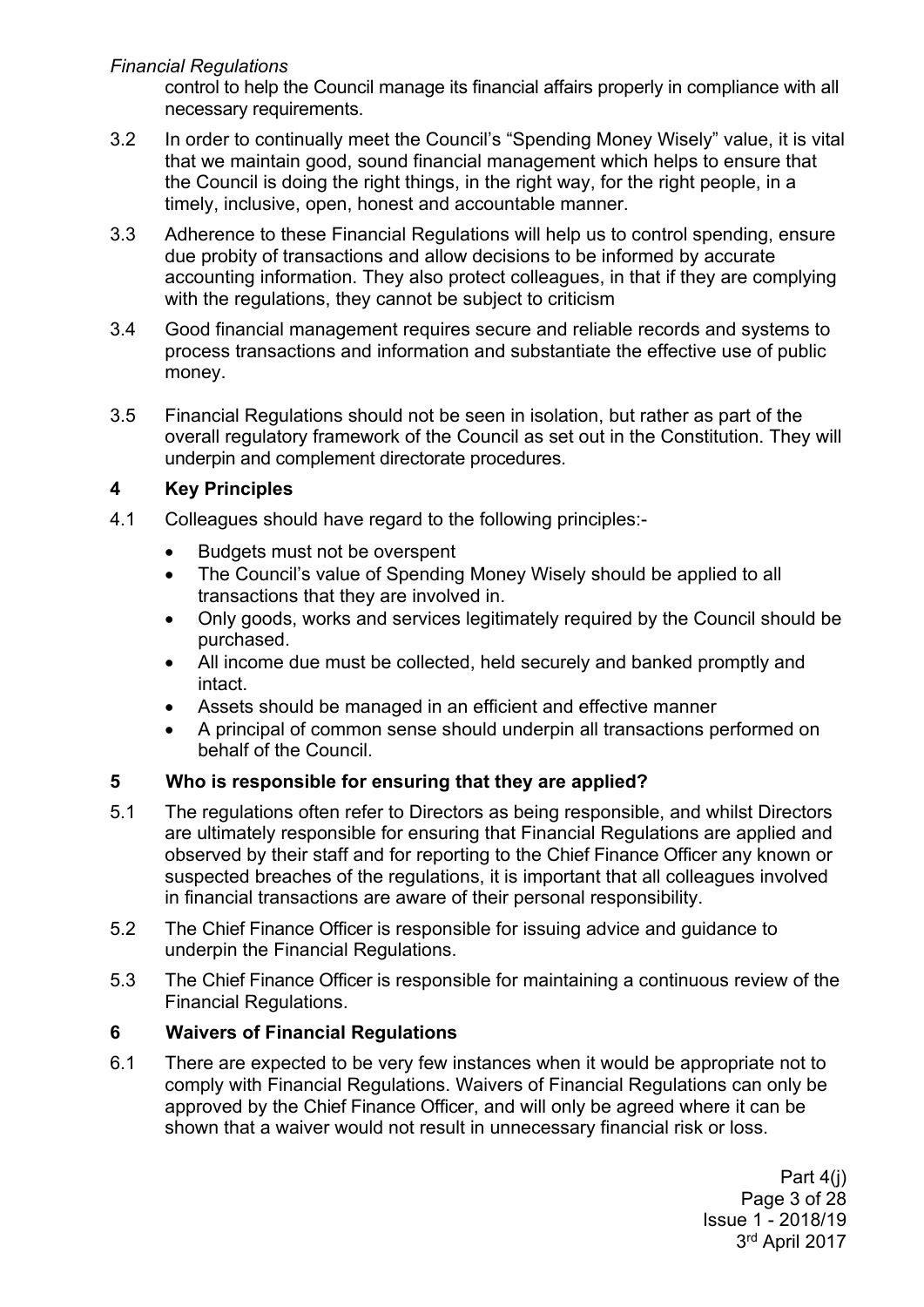#### *Financial Regulations*

6.2 To request a waiver of Financial Regulations, colleagues should contact [ResRFO@leeds.gov.uk,](mailto:ResRFO@leeds.gov.uk) explaining the circumstances and the reason that a waiver is being requested.

#### **7 General**

- 7.1 For each Financial Regulation an owner will be nominated who will have overall responsibility for ensuring that it is
	- Modern and proportionate
	- Communicated
	- Regularly reviewed
	- Complied with

Where appropriate, the owner of the Financial Regulation will provide details of training and development available and how this can be accessed.

7.2 If you would like to propose amendments to a particular Financial Regulation, you should contact the owner. This includes where you feel that the controls are not proportionate to the risk, or where you feel that the Regulation has not been updated to match changes in technology, systems or procedures .

> Part 4(j) Page 4 of 28 Issue 1 - 2018/19 3 rd April 2017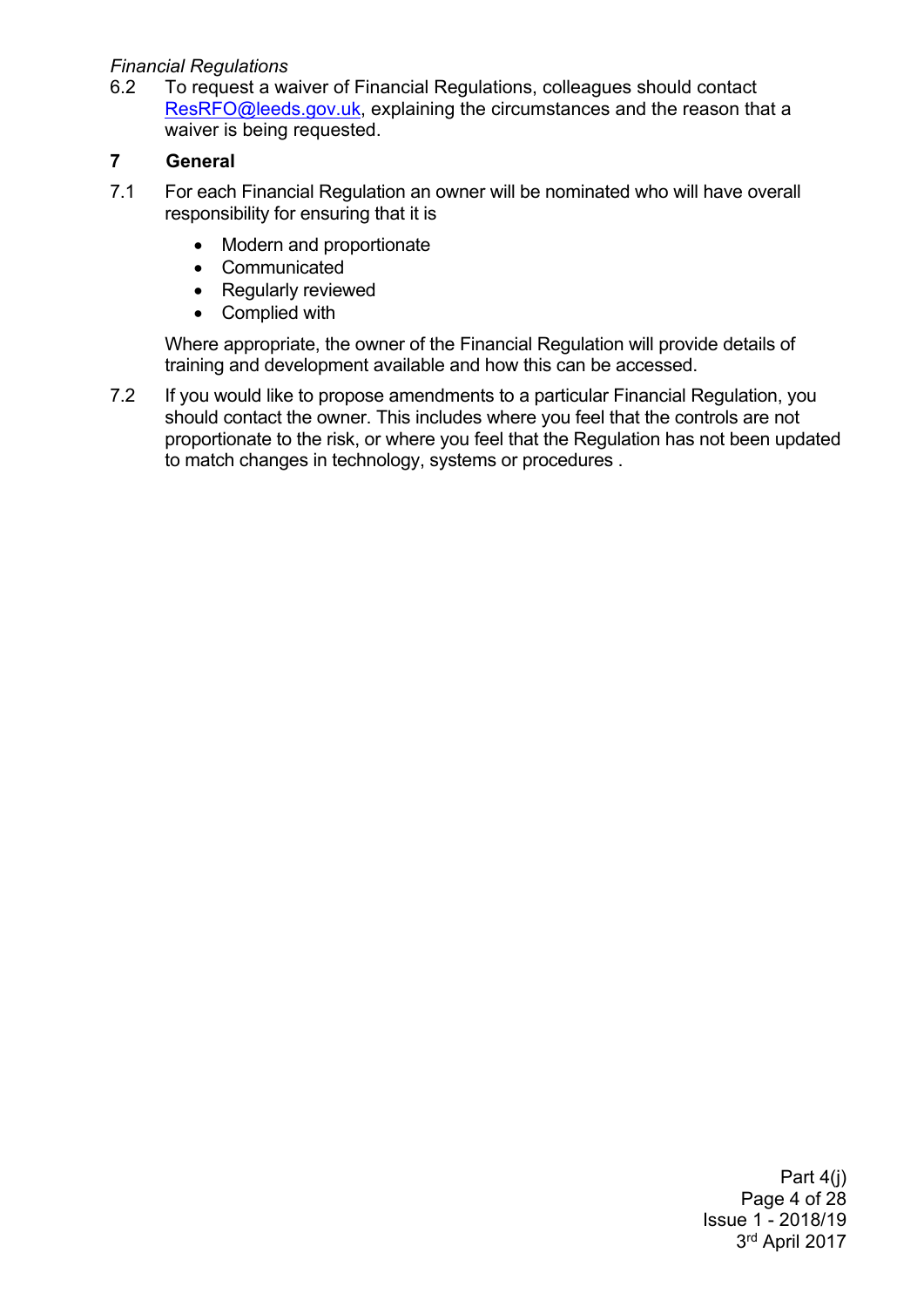| 1. Purchase and Payment for Goods and Services |                                                                                                                                                                                                                                                                                                                                                                                                                                                                                                                                                                                                                                |
|------------------------------------------------|--------------------------------------------------------------------------------------------------------------------------------------------------------------------------------------------------------------------------------------------------------------------------------------------------------------------------------------------------------------------------------------------------------------------------------------------------------------------------------------------------------------------------------------------------------------------------------------------------------------------------------|
| <b>Objectives</b>                              | Goods, works and services legitimately required by the Council are<br>appropriately purchased and paid for, ensuring that the Council's<br>Spending Money Wisely value is met.                                                                                                                                                                                                                                                                                                                                                                                                                                                 |
| <b>Key Risks</b>                               | Failure to meet the Council's Spending Money Wisely value.                                                                                                                                                                                                                                                                                                                                                                                                                                                                                                                                                                     |
|                                                | Inappropriate items may be purchased which are not for Council use,<br>or where there is no business need.                                                                                                                                                                                                                                                                                                                                                                                                                                                                                                                     |
|                                                | Incorrect amounts or duplicate payments may be paid to suppliers.                                                                                                                                                                                                                                                                                                                                                                                                                                                                                                                                                              |
|                                                | <b>Budget overspent</b>                                                                                                                                                                                                                                                                                                                                                                                                                                                                                                                                                                                                        |
|                                                | Penalties for the late payment of invoices.                                                                                                                                                                                                                                                                                                                                                                                                                                                                                                                                                                                    |
|                                                | Adverse impact on the reputation of the Council.                                                                                                                                                                                                                                                                                                                                                                                                                                                                                                                                                                               |
| <b>Key Rules</b>                               | Purchasing and payment for goods, works and services must only be<br>undertaken by authorised officers and in accordance with the<br>approved purchase and payment procedures as defined by the Chief<br>Finance Officer. Any variation to the procedures must be agreed by<br>the Chief Finance Officer.                                                                                                                                                                                                                                                                                                                      |
|                                                | Before goods, works or services are ordered the authorised officer<br>must apply the following tests to ensure the Council's spending money<br>wisely value is met.                                                                                                                                                                                                                                                                                                                                                                                                                                                            |
|                                                | 'Would I spend this money if it was my own?'<br>'Is it affordable?'<br>$\bullet$<br>'Is it Spending Money Wisely?'<br>'Is there budgeted financial provision?'                                                                                                                                                                                                                                                                                                                                                                                                                                                                 |
|                                                | Internal and approved external supplier arrangements should be used in<br>line with the Contract Procedure Rules (CPRs).                                                                                                                                                                                                                                                                                                                                                                                                                                                                                                       |
|                                                | Officers should determine the most appropriate method of payment for<br>each transaction, taking into account timescales and transaction costs.                                                                                                                                                                                                                                                                                                                                                                                                                                                                                |
|                                                | Purchase and payment by orders                                                                                                                                                                                                                                                                                                                                                                                                                                                                                                                                                                                                 |
|                                                | In order to ensure a commitment is generated and a payment is<br>made promptly, an official order must be raised. Once the goods<br>are received the official order must be updated to reflect this.<br>Before authorising a payment, it must be ensured that the<br>goods, works or services have been properly ordered, there is<br>proof of receipt and the invoice is accurate.<br>Officers must ensure that any tax implications are complied<br>with (see Financial Regulation 6. Taxation)<br>To ensure prompt payment, invoices must be sent to the<br>$\bullet$<br>Business Support Centre within 14 days of receipt. |
|                                                |                                                                                                                                                                                                                                                                                                                                                                                                                                                                                                                                                                                                                                |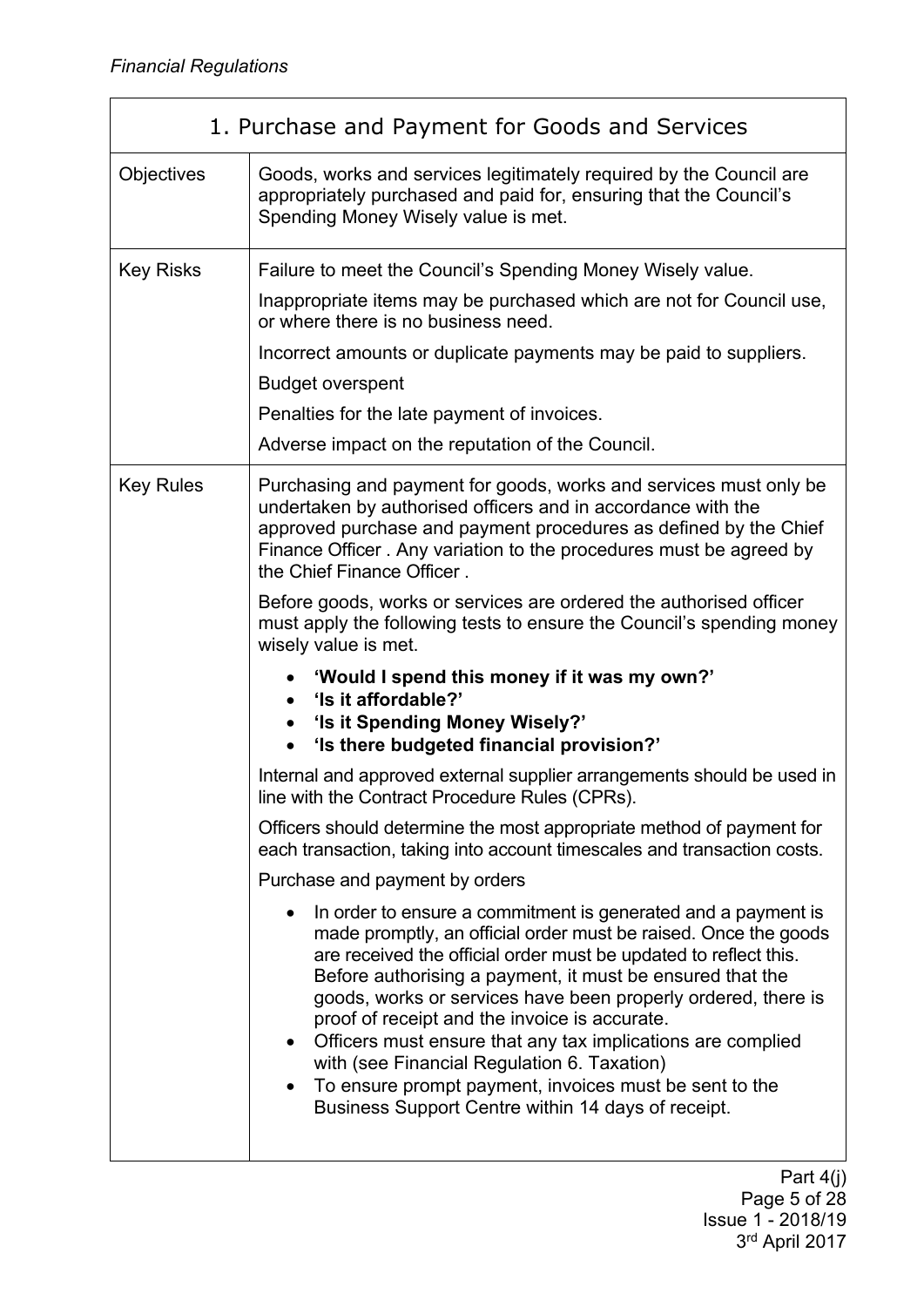| <b>Key Rules</b>         | Purchase and payment by purchasing cards (Pcards)                                                                                                                                                                                                            |
|--------------------------|--------------------------------------------------------------------------------------------------------------------------------------------------------------------------------------------------------------------------------------------------------------|
| (cont.)                  | Where purchasing cards are used, all purchases are still required<br>to comply fully with internal and approved external supplier<br>arrangements in line with CPRs<br>All purchasing card transactions must be authorised and cleared<br>on a regular basis |
|                          | Officers must ensure the accuracy and legitimacy of payments other<br>than goods, services and grants/contributions.                                                                                                                                         |
| Owner                    | <b>Head of Corporate Finance</b>                                                                                                                                                                                                                             |
| Contacts and<br>guidance | <b>Financial Regulations Toolkit</b>                                                                                                                                                                                                                         |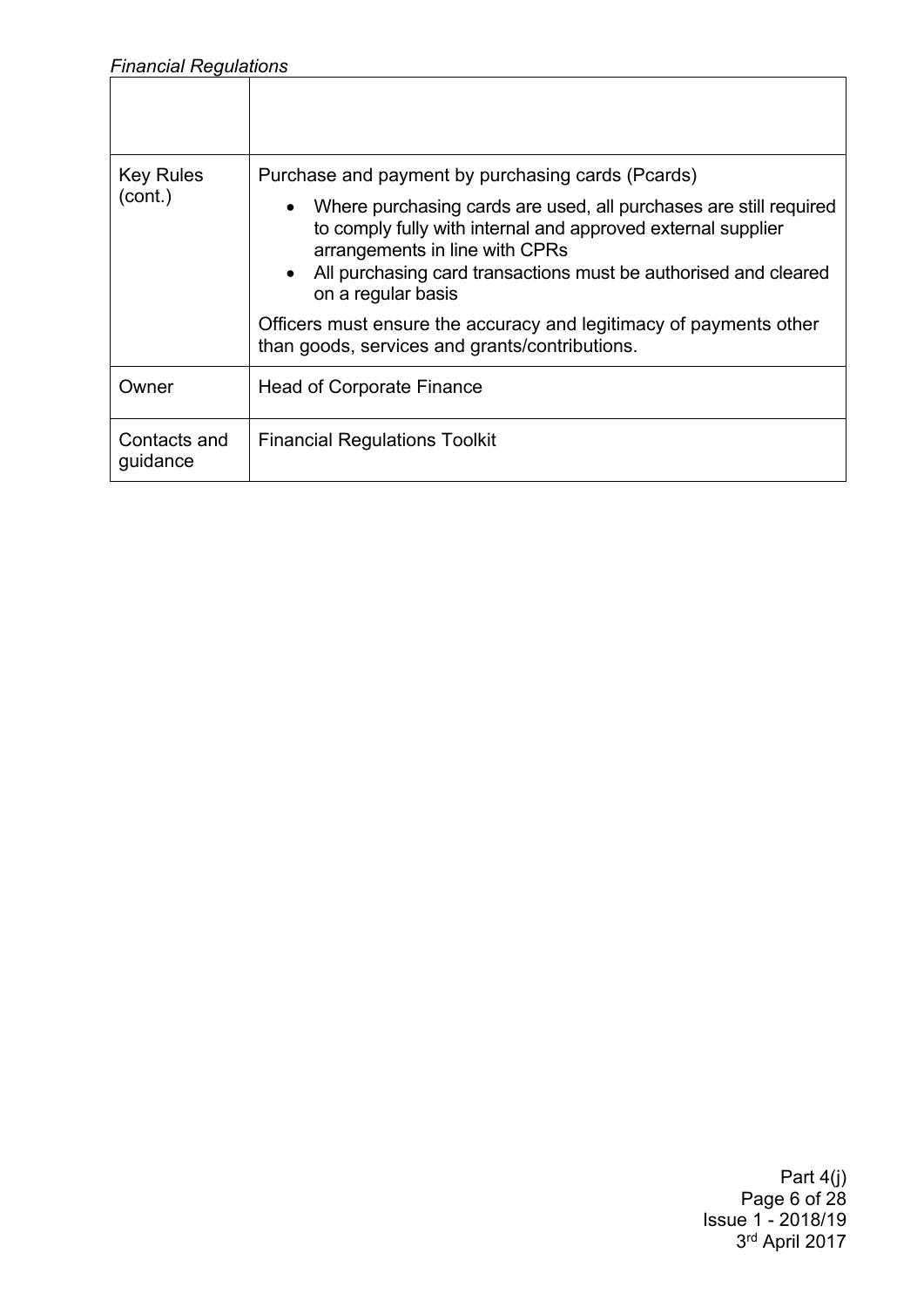| 2. Other Payments        |                                                                                                                                                                                                                         |  |
|--------------------------|-------------------------------------------------------------------------------------------------------------------------------------------------------------------------------------------------------------------------|--|
| Objectives               | Only payments which the Council is legally required to make, or which<br>are in line with agreed budgets and policies, are made. The Council's<br>Spending Money Wisely value is met.                                   |  |
| <b>Key Risks</b>         | Failure to meet the Council's Spending Money Wisely value.<br>Incorrect amounts or duplicate payments may be paid.<br>Budgets may be overspent.<br>Adverse impact on the reputation of the Council.                     |  |
| <b>Key Rules</b>         | Officers must ensure the accuracy and legitimacy of payments made.<br>This includes confirming that it is appropriate to make the payment,<br>that payee details are correct, and that the value to be paid is correct. |  |
|                          | Officers should determine the most appropriate method of payment for<br>each transaction, taking into account timescales and transaction costs.<br>BACS payments should be used where practical.                        |  |
|                          | Payments should always be checked and authorised by a second<br>officer before being made.                                                                                                                              |  |
| Owner                    | <b>Head of Corporate Finance</b>                                                                                                                                                                                        |  |
| Contacts and<br>guidance | <b>Financial Regulations Toolkit</b>                                                                                                                                                                                    |  |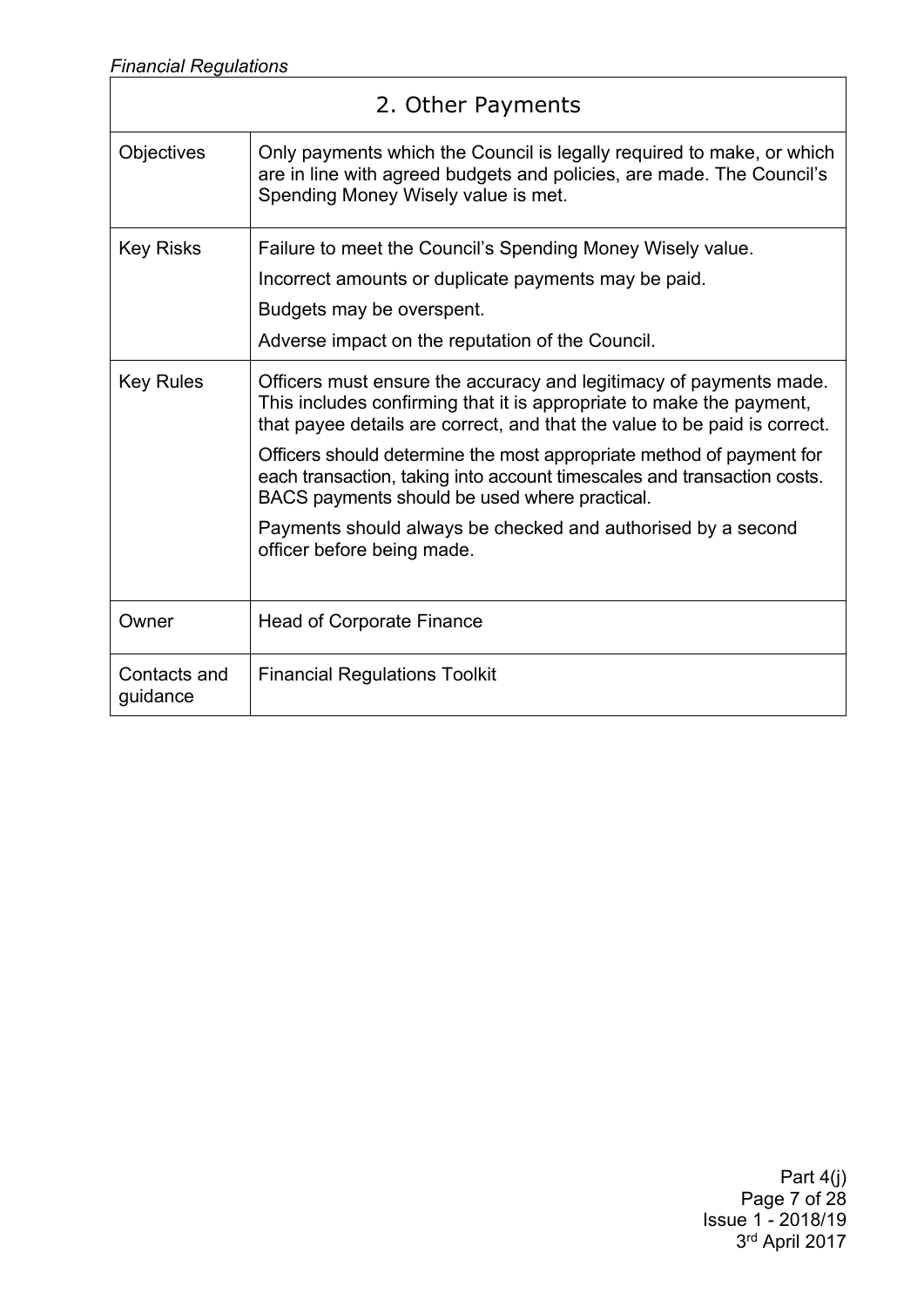| 3. Income                |                                                                                                                                                                                                                                                                                                                                                                                                                                                                                                                                                                                   |  |
|--------------------------|-----------------------------------------------------------------------------------------------------------------------------------------------------------------------------------------------------------------------------------------------------------------------------------------------------------------------------------------------------------------------------------------------------------------------------------------------------------------------------------------------------------------------------------------------------------------------------------|--|
| Objectives               | Income due is collected, banked and accounted for in an efficient and<br>secure manner.                                                                                                                                                                                                                                                                                                                                                                                                                                                                                           |  |
| <b>Key Risks</b>         | Loss of income due to non-identification, non-collection or theft                                                                                                                                                                                                                                                                                                                                                                                                                                                                                                                 |  |
|                          | Inefficient collection of income                                                                                                                                                                                                                                                                                                                                                                                                                                                                                                                                                  |  |
| <b>Key Rules</b>         | Each Director is responsible for collecting all income due to the Council<br>within their directorate. The Chief Finance Officer is responsible for<br>collecting Local Taxation and other corporate income.                                                                                                                                                                                                                                                                                                                                                                      |  |
|                          | The Chief Finance Officer is responsible for agreeing any changes to<br>the Income Collection and Banking procedures, which must be<br>followed                                                                                                                                                                                                                                                                                                                                                                                                                                   |  |
|                          | All monies received on behalf of the Council must be recorded, have a<br>receipt issued where requested and be posted in the Council's<br>Financial Management System in a timely manner.                                                                                                                                                                                                                                                                                                                                                                                         |  |
|                          | All monies received by the Council must be paid promptly and intact<br>into an authorised bank account.                                                                                                                                                                                                                                                                                                                                                                                                                                                                           |  |
|                          | A consistent treatment must be applied in each specific area of debt<br>collection.                                                                                                                                                                                                                                                                                                                                                                                                                                                                                               |  |
|                          | Debts should only be considered for write-off once all relevant recovery<br>routes have failed. The Chief Finance Officer is responsible for<br>arrangements for the authorisation of write-off or cancellation of local<br>taxation debts and for debts held on corporate income systems.<br>Directors may authorise the write-off of debts held within their<br>directorate, but must consult the Chief Finance Officer prior to writing<br>off individual or cumulative debts for a single debtor over £5,000.<br>Write-off and cancellation procedures must be complied with. |  |
|                          | The Anti-Money Laundering Policy and Guidelines must be complied<br>with                                                                                                                                                                                                                                                                                                                                                                                                                                                                                                          |  |
| Owner                    | <b>Head of Corporate Finance</b>                                                                                                                                                                                                                                                                                                                                                                                                                                                                                                                                                  |  |
| Contacts and<br>guidance | <b>Financial Regulations Toolkit</b>                                                                                                                                                                                                                                                                                                                                                                                                                                                                                                                                              |  |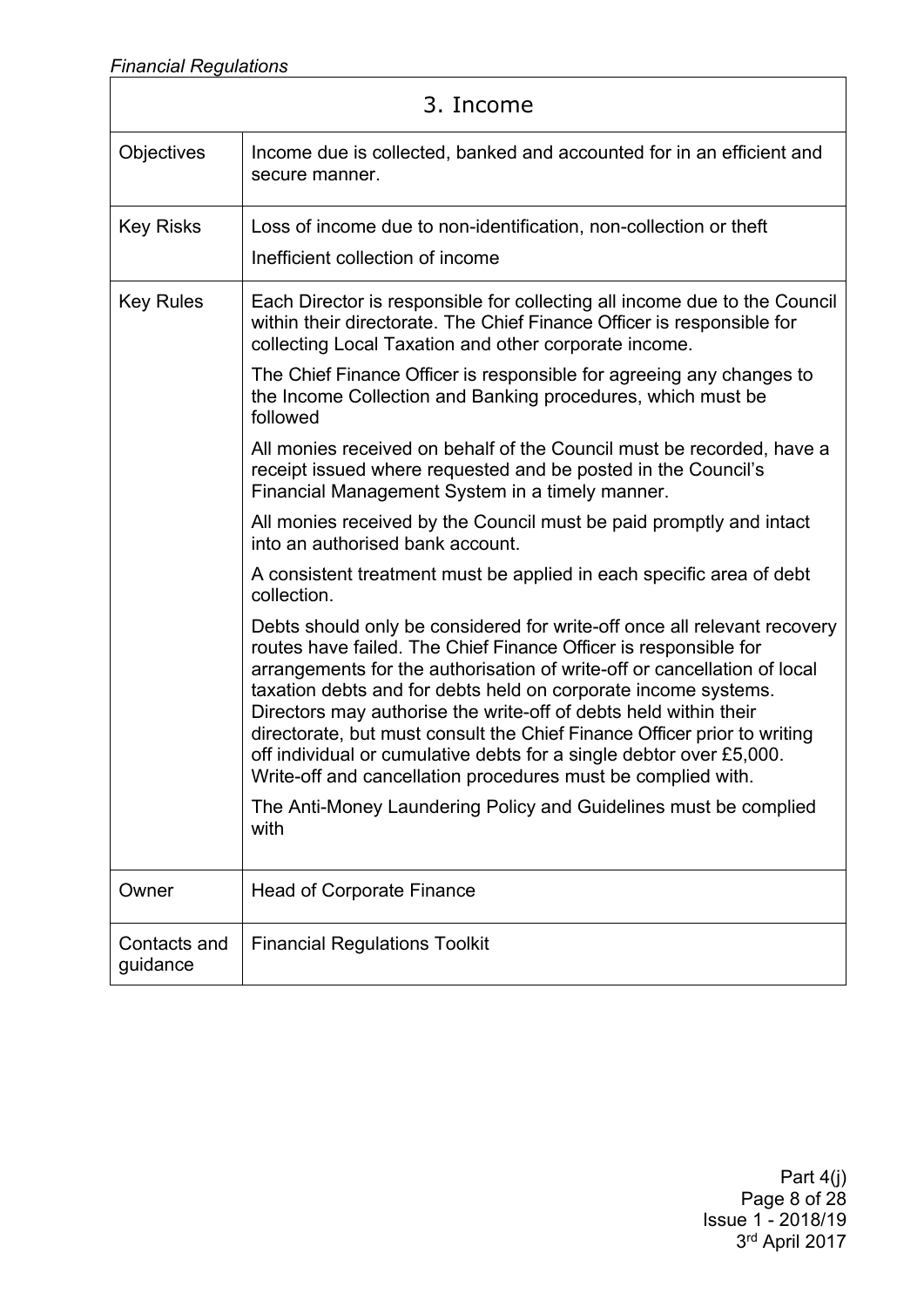| 4. Petty Cash    |                                                                                                                                                                        |
|------------------|------------------------------------------------------------------------------------------------------------------------------------------------------------------------|
| Objectives       | Appropriate cash imprests are in place to enable the purchase of minor<br>items                                                                                        |
| <b>Key Risks</b> | Theft, loss or misuse                                                                                                                                                  |
| <b>Key Rules</b> | Payments must be limited to minor items of expenditure and must not<br>exceed the approved threshold.                                                                  |
|                  | Receipts must be obtained and show VAT, where appropriate                                                                                                              |
|                  | Travel and subsistence claims must not be paid out of petty cash                                                                                                       |
|                  | Under no circumstances should personal or any other cheques be<br>cashed from any cash float.                                                                          |
|                  | Under no circumstances should monies be 'borrowed' from the petty<br>cash float for personal use.                                                                      |
|                  | Petty cash claims should be submitted periodically (annually at a<br>minimum), in accordance with the approved procedure via the<br><b>Financial Management System</b> |
|                  | The petty cash fund must be reconciled on a regular basis. This<br>reconciliation must be checked and evidenced by an independent<br>member of staff.                  |
|                  | The Director should review petty cash floats on an annual basis                                                                                                        |
|                  | Cash should be held in a secure receptacle such as a cash box and<br>locked in a drawer, secure cabinet or safe.                                                       |
| Owner            | <b>Head of Corporate Finance</b>                                                                                                                                       |
| Contacts and     | <b>Financial Regulations Toolkit</b>                                                                                                                                   |
| guidance         | <b>Buying Goods and Services Toolkit</b>                                                                                                                               |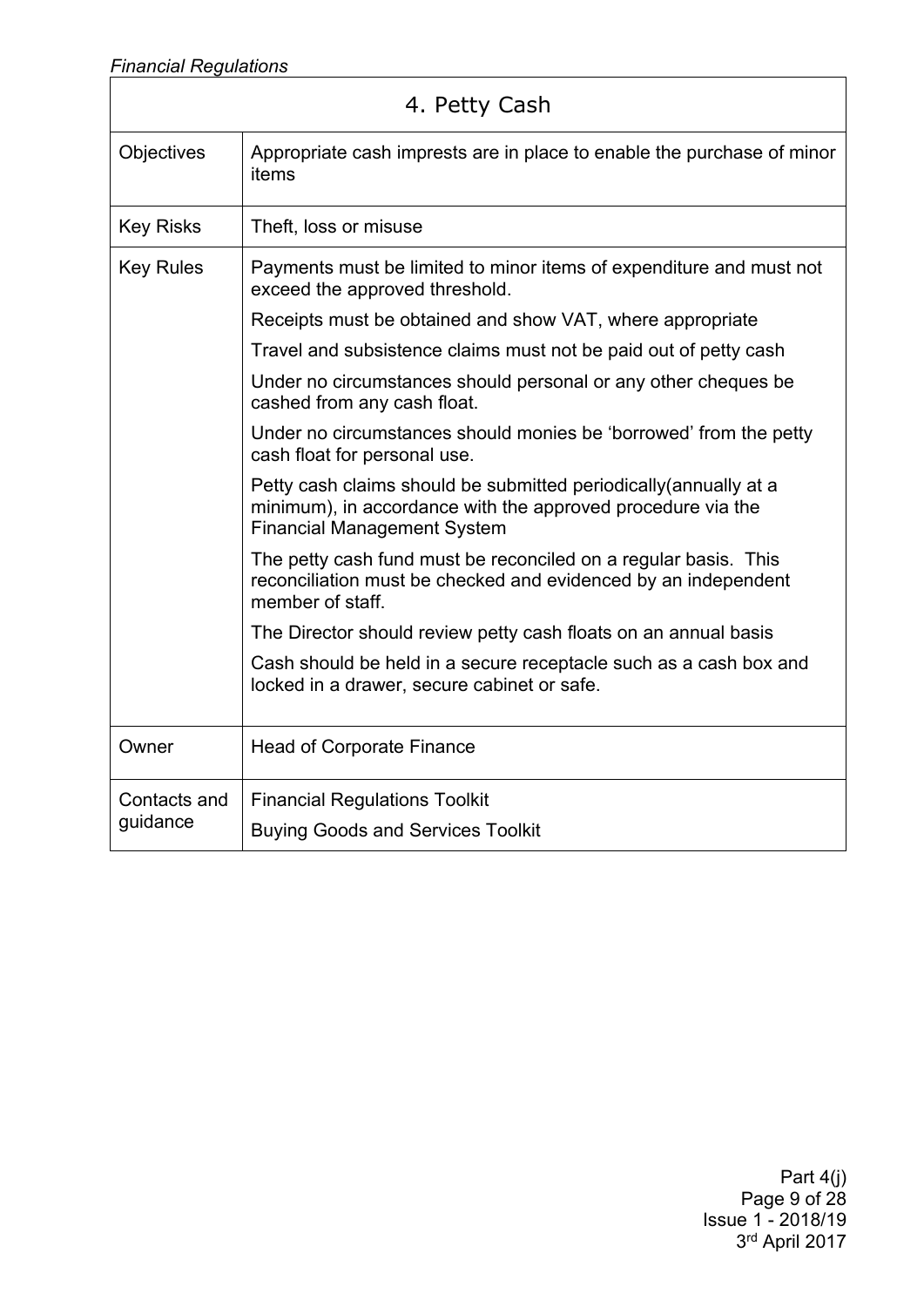| 5. Payment of Grants and Contributions |                                                                                                                                                                                                                                                                                               |
|----------------------------------------|-----------------------------------------------------------------------------------------------------------------------------------------------------------------------------------------------------------------------------------------------------------------------------------------------|
| Objectives                             | To ensure that all grants and contributions made by the Council are<br>appropriate, provide value for money and associated outcomes are<br>achieved.                                                                                                                                          |
| <b>Key Risks</b>                       | Grants and contributions given are not in accordance with Council<br>priorities.                                                                                                                                                                                                              |
|                                        | The awarding of grants and contributions is seen as unfair and open to<br>challenge.                                                                                                                                                                                                          |
|                                        | Grants and contributions are not spent in line with the agreed terms and<br>conditions and the required outcomes of the funding are not achieved.                                                                                                                                             |
| <b>Key Rules</b>                       | It must be ensured that organisations in receipt of grant aid demonstrate<br>that they are a competent and suitable organisation to receive public<br>monies.                                                                                                                                 |
|                                        | Grants and contributions must only be given in accordance with the<br>Council's priorities and awarded on a fair and equitable basis.                                                                                                                                                         |
|                                        | The grant or contribution should represent value for money and not<br>duplicate other funding provided by the Council or other organisations.                                                                                                                                                 |
|                                        | All grants and contributions must be awarded and monitored with a written<br>agreement stating appropriate terms and conditions. Terms and<br>conditions must include required outcomes; how such outcomes will be<br>measured and the obligations to repay the funding if terms are not met. |
|                                        | Appropriate action must be taken to reclaim funds when breaches of<br>terms and conditions occur and/or outcomes are not achieved.                                                                                                                                                            |
| Owner                                  | <b>Head of Corporate Finance</b>                                                                                                                                                                                                                                                              |
| Contacts and<br>guidance               | <b>Financial Regulations Toolkit</b>                                                                                                                                                                                                                                                          |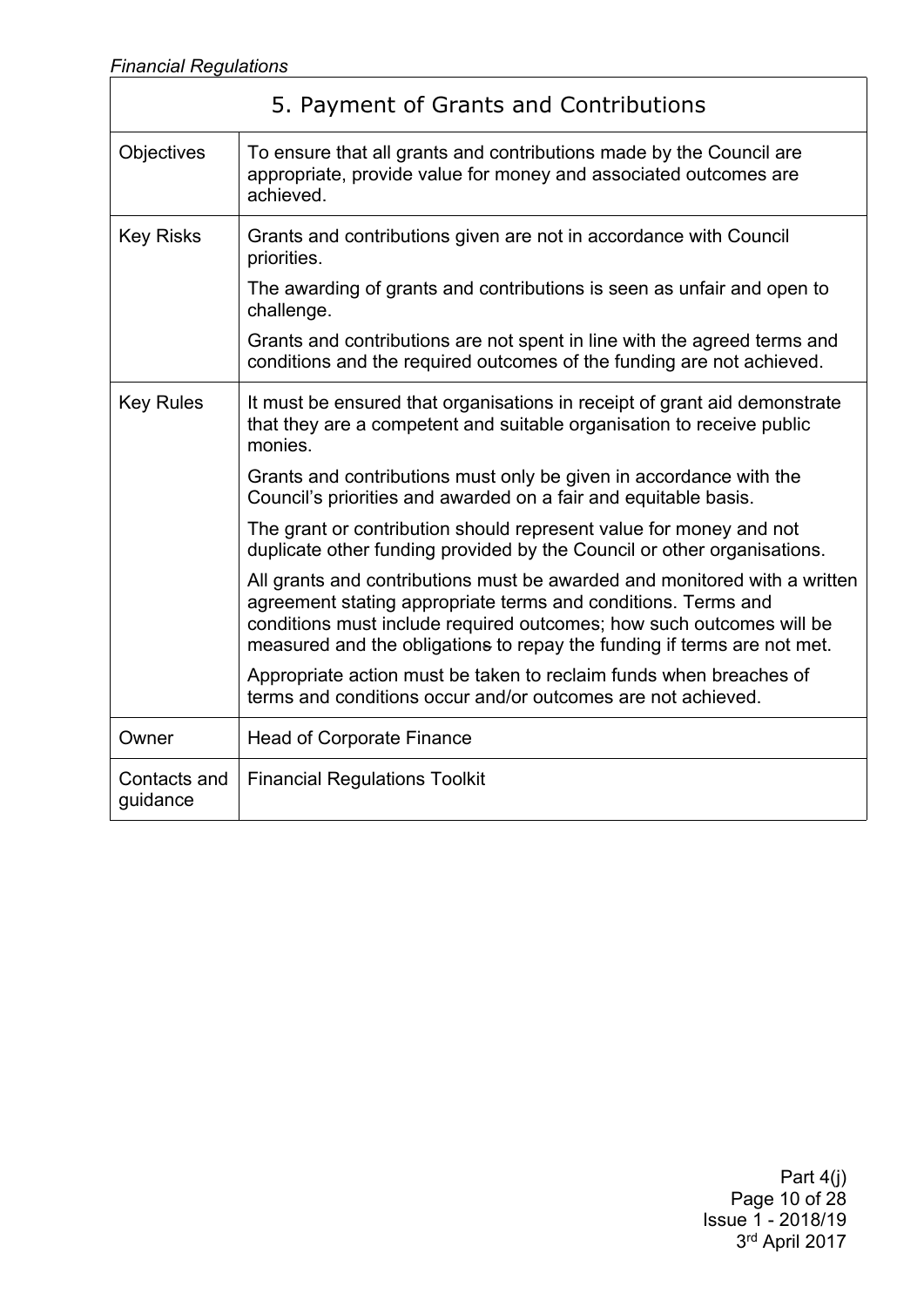| 6. Grants and Contributions Receivable |                                                                                                                                                                                                                                                                                                                |
|----------------------------------------|----------------------------------------------------------------------------------------------------------------------------------------------------------------------------------------------------------------------------------------------------------------------------------------------------------------|
| <b>Objectives</b>                      | To ensure the Council optimises the use of funding sources in the delivery<br>of priority services by aiming to take advantage of all available grants and<br>contributions.                                                                                                                                   |
|                                        | To ensure that the receipt of grants and the monitoring of required outputs<br>are proportionately controlled.                                                                                                                                                                                                 |
| <b>Key Risks</b>                       | The Council may not receive all grants or contributions to which it is<br>entitled.                                                                                                                                                                                                                            |
|                                        | The Council does not have appropriate match funding or cannot fund<br>future costs when a grant ends.                                                                                                                                                                                                          |
|                                        | Funding may not be received as the expenditure incurred may not be in<br>line with grant terms and conditions or achieve the required outcomes.                                                                                                                                                                |
| <b>Key Rules</b>                       | Directors should ensure that the availability of potential grants and<br>contributions are identified.                                                                                                                                                                                                         |
|                                        | Directors must ensure that grants and contributions for their services are<br>regularly monitored, promptly claimed and that all relevant grant terms<br>and conditions are met.                                                                                                                               |
|                                        | The Chief Finance Officer must be consulted on all proposed bids for<br>external grants (including any requirements for match funding).                                                                                                                                                                        |
|                                        | The Chief Finance Officer must also be consulted where the Council is<br>the accountable body and where the awarding body requires an external<br>audit.                                                                                                                                                       |
|                                        | The Chief Finance Officer must be given all required evidence so that<br>grants can be claimed in a timely and accurate manner. Such evidence<br>must be provided within an appropriate timeframe to allow the Chief<br>Finance Officer time to evaluate and, if needed, question the information<br>provided. |
|                                        | All relevant and significant grant claims must be signed off by the Chief<br>Finance Officer.                                                                                                                                                                                                                  |
|                                        | The Chief Finance Officer is responsible for ensuring all grant monies<br>claimed are received.                                                                                                                                                                                                                |
| Owner                                  | <b>Head of Corporate Finance</b>                                                                                                                                                                                                                                                                               |
| Contacts and<br>guidance               | <b>Financial Regulations Toolkit</b>                                                                                                                                                                                                                                                                           |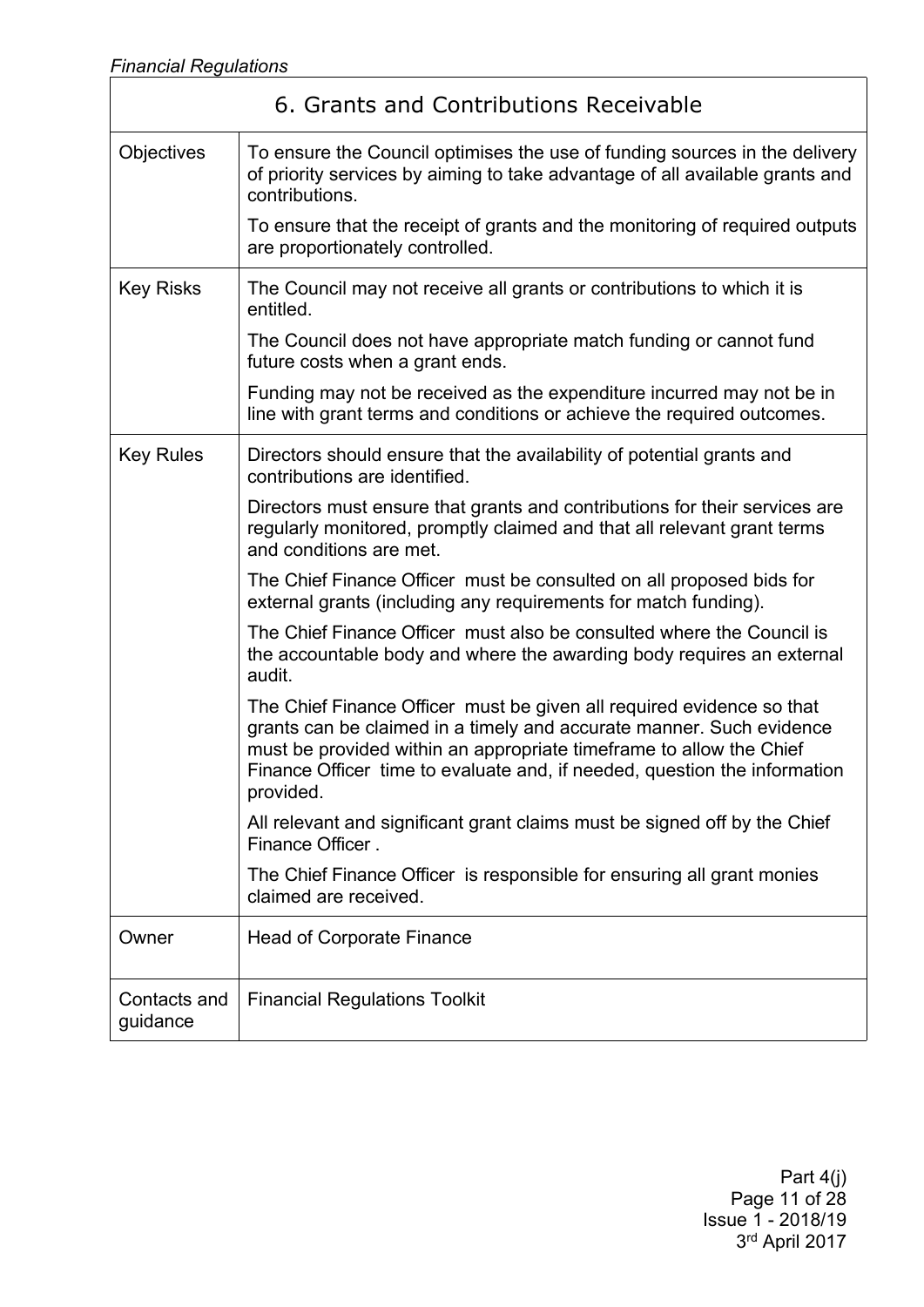| 7. Taxation              |                                                                                                                                                                                                                                                                                                                                                                                                                                                                                                                                                                                                                                                                                                                                                                    |
|--------------------------|--------------------------------------------------------------------------------------------------------------------------------------------------------------------------------------------------------------------------------------------------------------------------------------------------------------------------------------------------------------------------------------------------------------------------------------------------------------------------------------------------------------------------------------------------------------------------------------------------------------------------------------------------------------------------------------------------------------------------------------------------------------------|
| Objectives               | To ensure that taxation is correctly accounted for and any risks are<br>effectively managed.                                                                                                                                                                                                                                                                                                                                                                                                                                                                                                                                                                                                                                                                       |
| <b>Key Risks</b>         | Incorrect accounting of taxation resulting in penalties from HMRC<br>Inefficient taxation treatment leading to financial resources not being<br>fully maximised.<br>Full input tax recovery may not be maintained if events negatively<br>impact upon the partial exemption calculation.                                                                                                                                                                                                                                                                                                                                                                                                                                                                           |
| <b>Key Rules</b>         | Officers initiating transactions for income or expenditure are responsible<br>for ensuring that taxation elements are properly recorded in the Financial<br>Management System and that adequate documentation is acquired or<br>produced.<br>The Chief Finance Officer must be consulted on:-<br>the nature and extent of any new agreements or alterations to<br>existing arrangements where there may be taxation risks or<br>potential taxation liabilities, and<br>projects/decisions that may have taxation implications<br>This consultation must be undertaken well in advance of the drafting<br>of any legal agreements or any form of commitment made by the<br>Council.<br>Taxation guidance, including statutory HMRC rules, must be complied<br>with. |
| Owner                    | <b>Head of Corporate Finance</b>                                                                                                                                                                                                                                                                                                                                                                                                                                                                                                                                                                                                                                                                                                                                   |
| Contacts and<br>guidance | <b>Financial Regulations Toolkit</b>                                                                                                                                                                                                                                                                                                                                                                                                                                                                                                                                                                                                                                                                                                                               |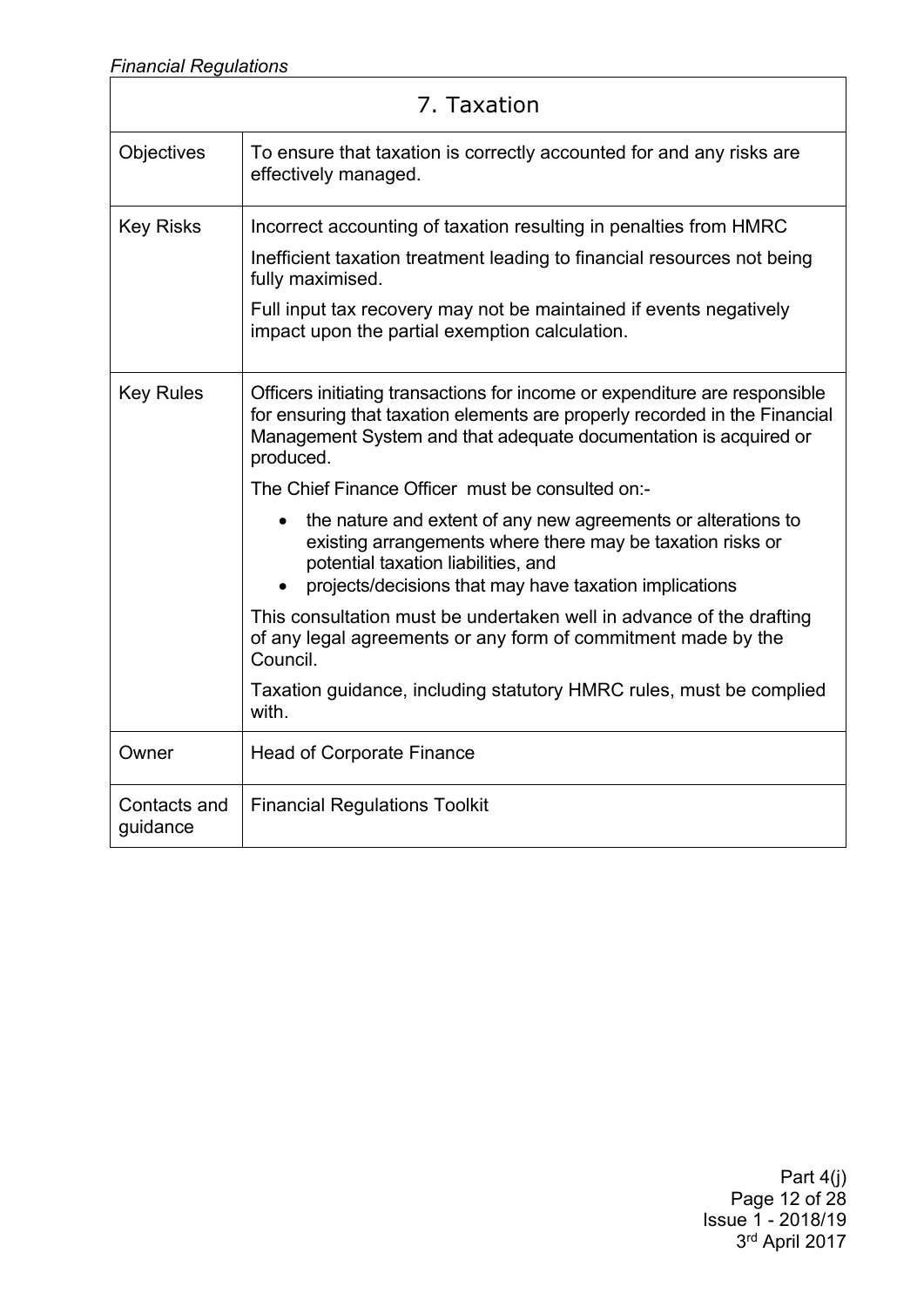| 8. Budget Management     |                                                                                                                                                                                                                                                             |
|--------------------------|-------------------------------------------------------------------------------------------------------------------------------------------------------------------------------------------------------------------------------------------------------------|
| Objective                | To ensure that budget monitoring is both accurate and timely and<br>enables the Council to effectively manage its financial affairs.                                                                                                                        |
| <b>Key Risks</b>         | Budgets overspend resulting in available reserves falling below the<br>minimum level required to cover the Council's financial risks.                                                                                                                       |
|                          | Council's financial position is unsustainable in the medium term.                                                                                                                                                                                           |
|                          | Poor financial decisions due to inaccurate financial information.                                                                                                                                                                                           |
| <b>Key Rules</b>         | Directors must ensure that all budgets are allocated to a named<br>budget holder.                                                                                                                                                                           |
|                          | Budget holders should understand their budget and the assumptions<br>on which it is based.                                                                                                                                                                  |
|                          | The Chief Finance Officer should provide management information to<br>enable budget holders to manage their budgets.                                                                                                                                        |
|                          | Budget holders must control spending ensuring it is in accordance<br>with the Council's policies and procedures e.g. Financial Regulations,<br>Spending Money Wisely, and must regularly review their budgets<br>initiating whatever action is appropriate. |
|                          | Budget holders must comply with the roles and responsibilities as set<br>out in the managing a budget toolkit.                                                                                                                                              |
|                          | All budget monitoring must be undertaken on the Council's Financial<br>Management System (FMS) unless otherwise agreed by the Chief<br>Finance Officer.                                                                                                     |
| Owner                    | <b>Head of Corporate Finance</b>                                                                                                                                                                                                                            |
| Contacts and<br>guidance | <b>Financial Regulations Toolkit</b>                                                                                                                                                                                                                        |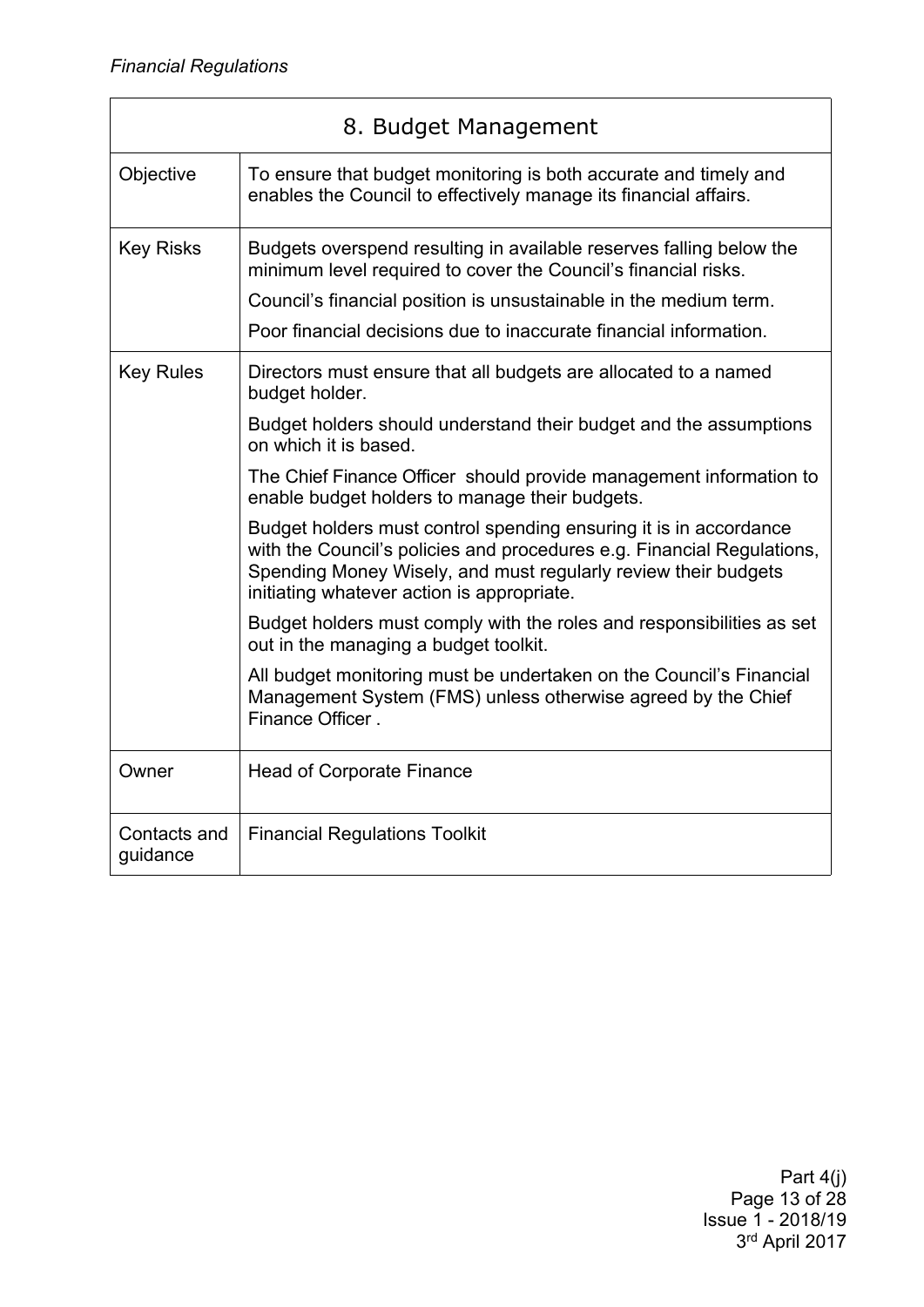| 9. Land & Property       |                                                                                                                                                                                                                                                                                                                                                                                                                                                                   |  |
|--------------------------|-------------------------------------------------------------------------------------------------------------------------------------------------------------------------------------------------------------------------------------------------------------------------------------------------------------------------------------------------------------------------------------------------------------------------------------------------------------------|--|
| Objectives               | To ensure that there are effective controls in place in relation to all<br>property matters, including acquisition, disposal, lease, licence or use of<br>property so that the Council's portfolio is managed in an efficient,<br>effective and secure manner.                                                                                                                                                                                                    |  |
| <b>Key Risks</b>         | The Council incurs additional costs in operating its land and buildings<br>portfolio through:                                                                                                                                                                                                                                                                                                                                                                     |  |
|                          | the retention of unoccupied property;<br>$\bullet$<br>inefficient use of land and buildings; and<br>$\bullet$<br>the retention of buildings which are not fit for purpose.                                                                                                                                                                                                                                                                                        |  |
| <b>Key Rules</b>         | The Director of City Development is responsible for all acquisitions,<br>disposals, leasing, licencing of all land and/or buildings. Therefore all<br>other directors must engage with the Director of City Development at the<br>start of any initial consideration in respect of the potential:                                                                                                                                                                 |  |
|                          | acquisition or disposal of land and/or buildings owned by the<br>Council:<br>change in use of any land and/or buildings owned or occupied by<br>the Council;<br>proposal to reconfigure or refurbish Council owned or occupied<br>buildings;<br>change in occupancy of buildings owned or occupied by the<br>Council; lease or licence of land and/or buildings; and<br>use of Council land and/or buildings for the purpose of generating<br>additional revenue. |  |
|                          | In relation to the above, the Director of City Development will then advise<br>on the appropriate approval process to be followed taking into account the<br>Council's overall strategic priorities.                                                                                                                                                                                                                                                              |  |
|                          | Where following such consultation, a Director no longer requires the use or<br>occupation of land and/or a building, then the latter should be declared<br>surplus for service delivery purposes without delay.                                                                                                                                                                                                                                                   |  |
|                          | Where a service is vacating a building (or part thereof) then the surplus<br>property handover procedure in the land and buildings toolkit must be<br>adhered to.                                                                                                                                                                                                                                                                                                 |  |
| Owner                    | Head of Land and Property                                                                                                                                                                                                                                                                                                                                                                                                                                         |  |
| Contacts and<br>guidance | Land & Property Toolkit                                                                                                                                                                                                                                                                                                                                                                                                                                           |  |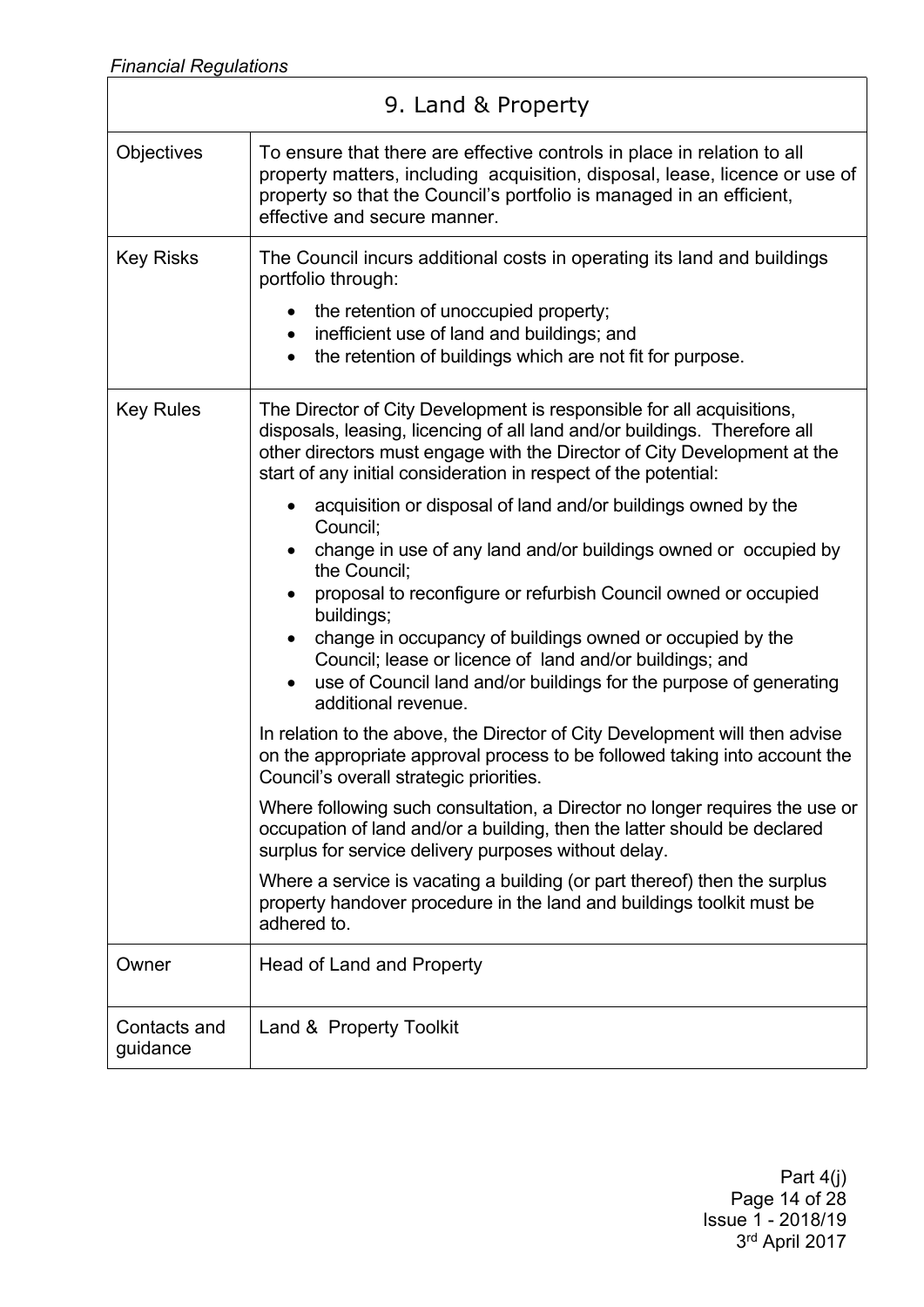| 10. Capital Expenditure  |                                                                                                                                                                                                                                                                                                |  |
|--------------------------|------------------------------------------------------------------------------------------------------------------------------------------------------------------------------------------------------------------------------------------------------------------------------------------------|--|
| Objectives               | To ensure that the preparation, approval and monitoring of the<br>Council's capital expenditure is robustly controlled.                                                                                                                                                                        |  |
| <b>Key Risks</b>         | Failure to deliver capital schemes to time, cost and quality<br>requirements.                                                                                                                                                                                                                  |  |
|                          | Incorrect distinction between capital and revenue expenditure<br>Unapproved capital spending.                                                                                                                                                                                                  |  |
|                          | Does not meet Council Priorities.                                                                                                                                                                                                                                                              |  |
|                          | Insufficient resources to fund the capital expenditure and / or the<br>revenue implications of the scheme.                                                                                                                                                                                     |  |
|                          | Council resources are not prioritised.                                                                                                                                                                                                                                                         |  |
| <b>Key Rules</b>         | Directors are responsible for capital schemes within their directorate<br>and must ensure that the Capital Approvals and Reporting Framework<br>is complied with (see Managing a Capital Budget in the toolkit<br>guidance). A named officer should be responsible for each capital<br>scheme. |  |
|                          | Information for the preparation, review, monitoring and reporting of the<br>Capital Programme must be provided to the Chief Finance Officer in<br>accordance with the reporting timetable.                                                                                                     |  |
|                          | The Chief Finance Officer must provide management information to<br>enable Directors to manage their respective capital programmes.                                                                                                                                                            |  |
|                          | Directors are responsible for ensuring value for money for each capital<br>project and that approved costs are not exceeded.                                                                                                                                                                   |  |
|                          | Only costs which meet the statutory definition of capital expenditure for<br>Local Authorities can be charged to capital schemes.                                                                                                                                                              |  |
|                          | Design costs can only be capitalised if funding has been identified and<br>injected into the Capital Programme.                                                                                                                                                                                |  |
|                          | Directors should have in place an Authority to Spend approval for full<br>project costs prior to committing expenditure other than design fees and<br>surveys.                                                                                                                                 |  |
|                          | Directors should ensure that appropriate professional advice is sought (to<br>include but not restricted to financial, legal, procurement, tax) prior to<br>Authority to Spend being requested.                                                                                                |  |
| Owner                    | Chief Officer (Audit and Investment)                                                                                                                                                                                                                                                           |  |
| Contacts and<br>guidance | <b>Financial Regulations Toolkit</b>                                                                                                                                                                                                                                                           |  |

Part 4(j) Page 15 of 28 Issue 1 - 2018/19 3 rd April 2017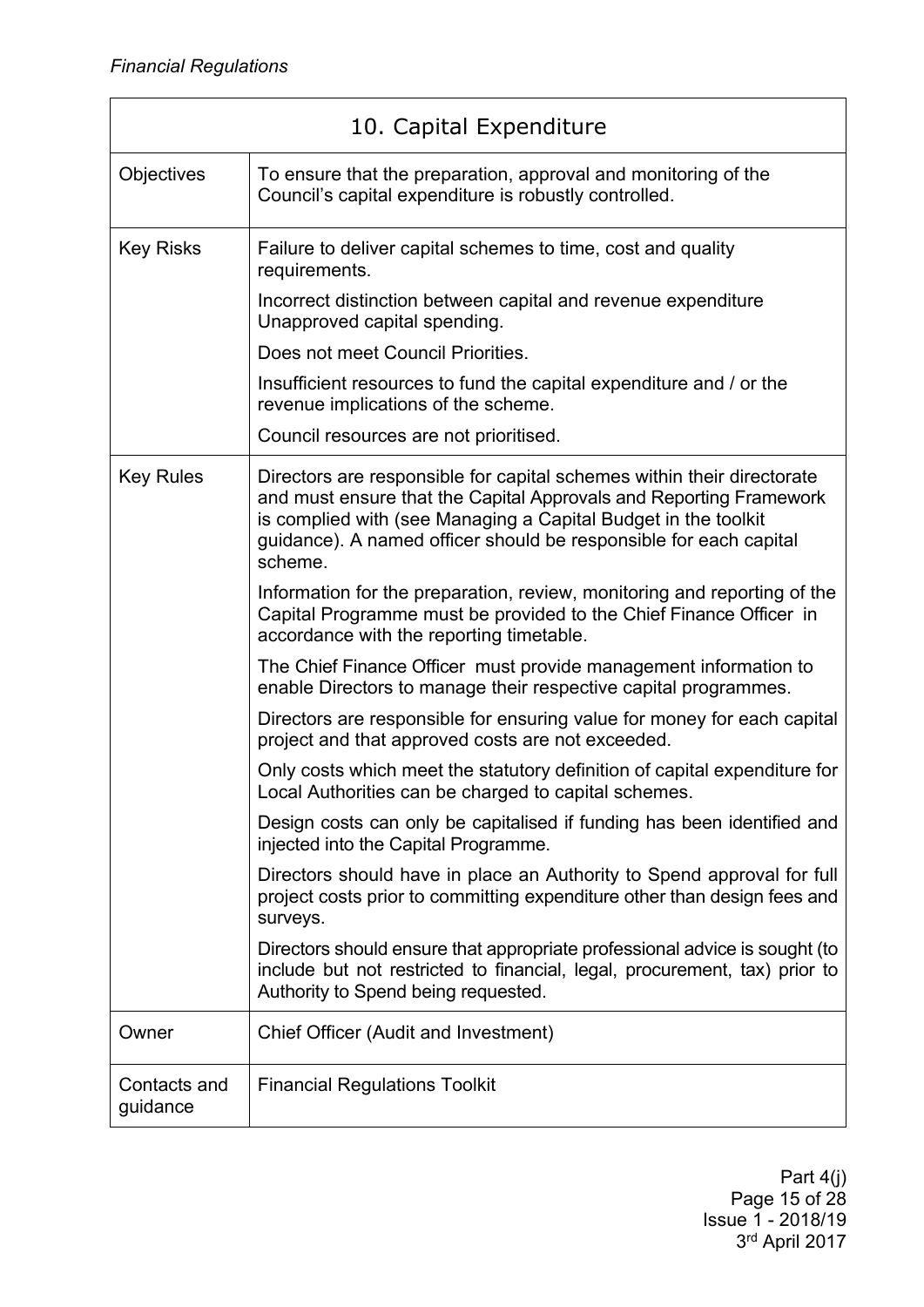# *Financial Regulations*

Part 4(j) Page 16 of 28 Issue 1 - 2018/19 3 rd April 2017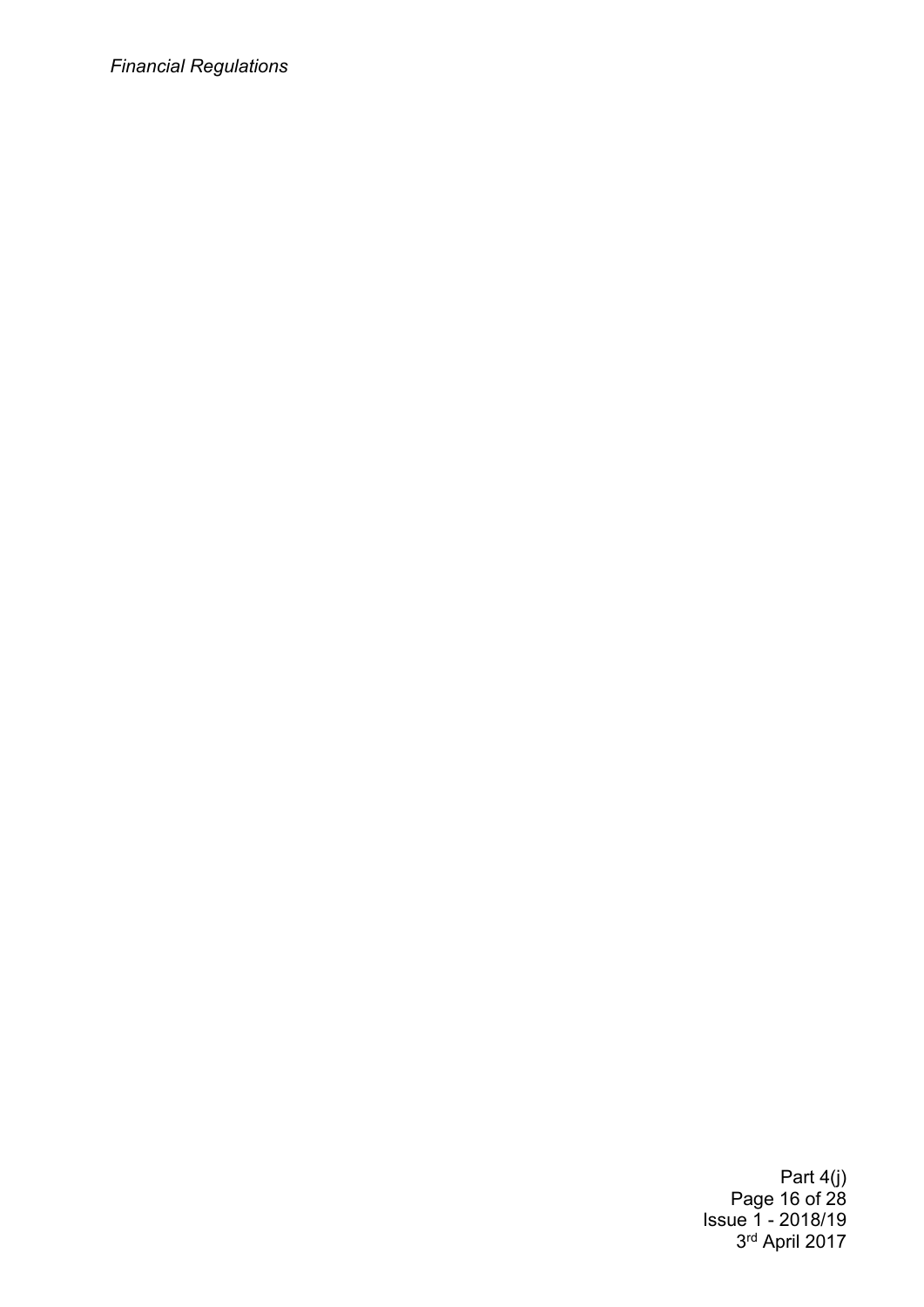| 11. Budget Setting       |                                                                                                                                                                                                                                                                                                                                            |
|--------------------------|--------------------------------------------------------------------------------------------------------------------------------------------------------------------------------------------------------------------------------------------------------------------------------------------------------------------------------------------|
| Objective                | To ensure that the Council's annual revenue budget is robust, and<br>meets all statutory and corporate requirements.                                                                                                                                                                                                                       |
| <b>Key Risks</b>         | That the annual revenue budget is not robust.                                                                                                                                                                                                                                                                                              |
|                          | That the estimated income and funding are not sufficient to fund<br>expenditure.                                                                                                                                                                                                                                                           |
|                          | That the estimate spend is higher than estimated.                                                                                                                                                                                                                                                                                          |
|                          | That the revenue budgets overspends resulting in an unplanned call<br>on available general reserves.                                                                                                                                                                                                                                       |
|                          | That the Council's general reserves position falls below the minimum<br>level needed and that the financial position of the Council is<br>unsustainable in the medium term.                                                                                                                                                                |
| <b>Key Rules</b>         | Corporate budget-setting guidance must be complied with.                                                                                                                                                                                                                                                                                   |
|                          | Accounting and Budgeting procedures and policies must be complied<br>with.                                                                                                                                                                                                                                                                 |
|                          | Procedures for the recording of budgets in FMS Leeds must be<br>complied with. All budgets and budget projections of the Council<br>must be maintained on the Council's Financial Management System<br>(FMS) unless otherwise agreed by the Chief Finance Officer.                                                                         |
|                          | Assumed savings and efficiencies in the revenue budget must be<br>supported by budget action plans.                                                                                                                                                                                                                                        |
|                          | The planned level of the General Reserve must be approved and<br>maintained in accordance with the Council's risk based General<br>Reserves Policy.                                                                                                                                                                                        |
|                          | Directorates must have agreed contingency plans in place prior to the<br>start of the financial year in order to deal with any unplanned in-year<br>variations in income and or expenditure. The approved budget can<br>only be amended in accordance with virement procedures and<br>delegated limits as agreed annually by Full Council. |
| Owner                    | <b>Head of Corporate Finance</b>                                                                                                                                                                                                                                                                                                           |
| Contacts and<br>guidance | <b>Financial Regulations Toolkit</b>                                                                                                                                                                                                                                                                                                       |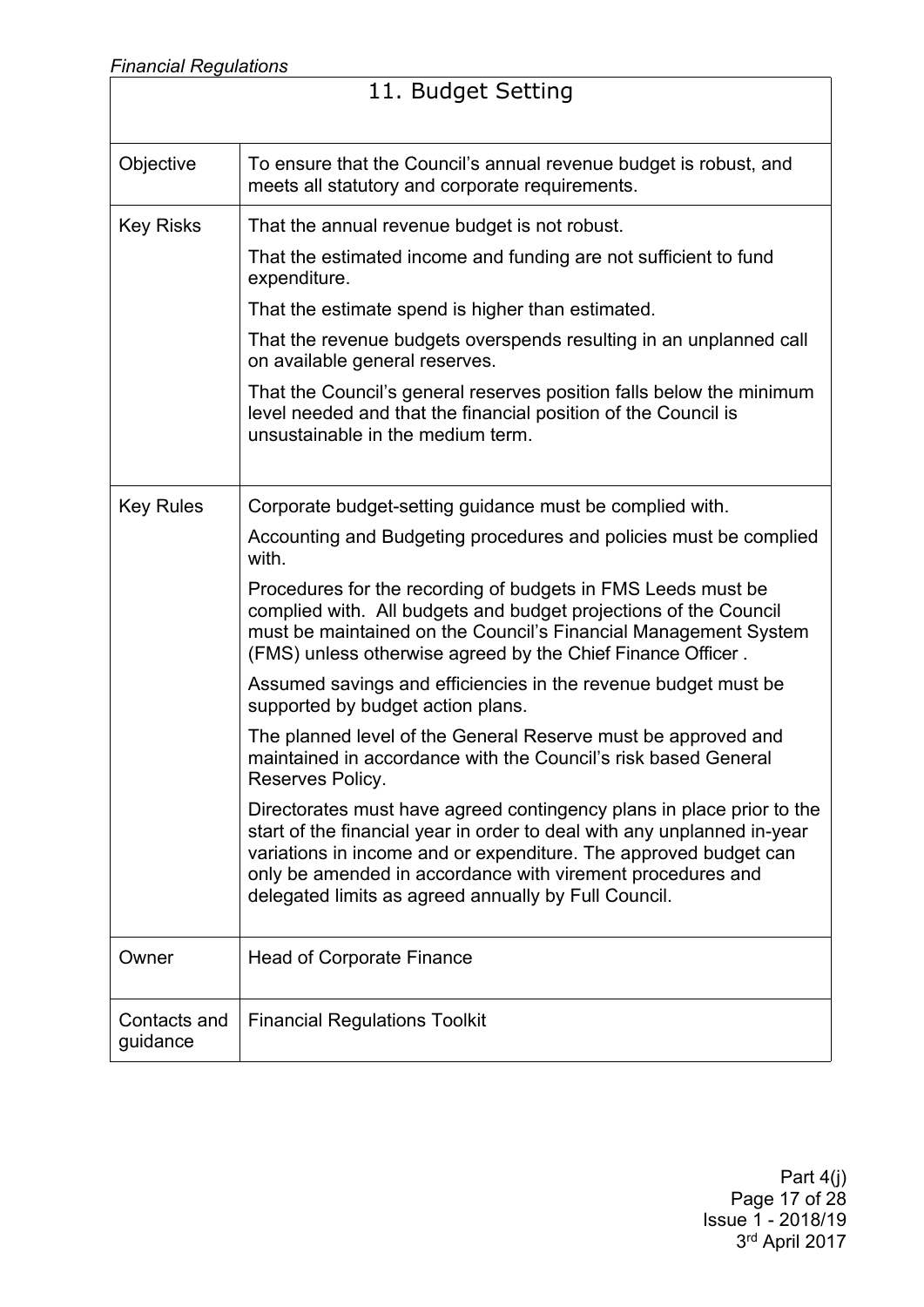| 12. Accounting for the Council's Financial Affairs |                                                                                                                                                                                                                                                                 |
|----------------------------------------------------|-----------------------------------------------------------------------------------------------------------------------------------------------------------------------------------------------------------------------------------------------------------------|
| Objective                                          | To ensure that the Council's accounting arrangements are accurate,<br>timely and meet all statutory and corporate requirements.                                                                                                                                 |
| <b>Key Risks</b>                                   | Impact on the Council's financial reputation due to inaccurate or<br>misleading final accounts.                                                                                                                                                                 |
|                                                    | Poor financial decisions due to inaccurate financial information.                                                                                                                                                                                               |
| <b>Key Rules</b>                                   | Accounting policies and procedures for the recording of transactions<br>in FMS Leeds must be complied with.                                                                                                                                                     |
|                                                    | All financial transactions of the Council must be maintained on the<br>Council's Financial Management System (FMS) unless otherwise<br>agreed by the Chief Finance Officer.                                                                                     |
|                                                    | Transactions must be recorded accurately, promptly and fully, and as<br>soon as reasonably practicable.                                                                                                                                                         |
|                                                    | Legal entities and other arrangements for which the Council has<br>financial responsibility must operate in accordance with the Council's<br>Financial Regulations and related policies and procedures unless<br>otherwise agreed by the Chief Finance Officer. |
| Owner                                              | <b>Head of Corporate Finance</b>                                                                                                                                                                                                                                |
| Contacts and<br>guidance                           | <b>Financial Regulations Toolkit</b>                                                                                                                                                                                                                            |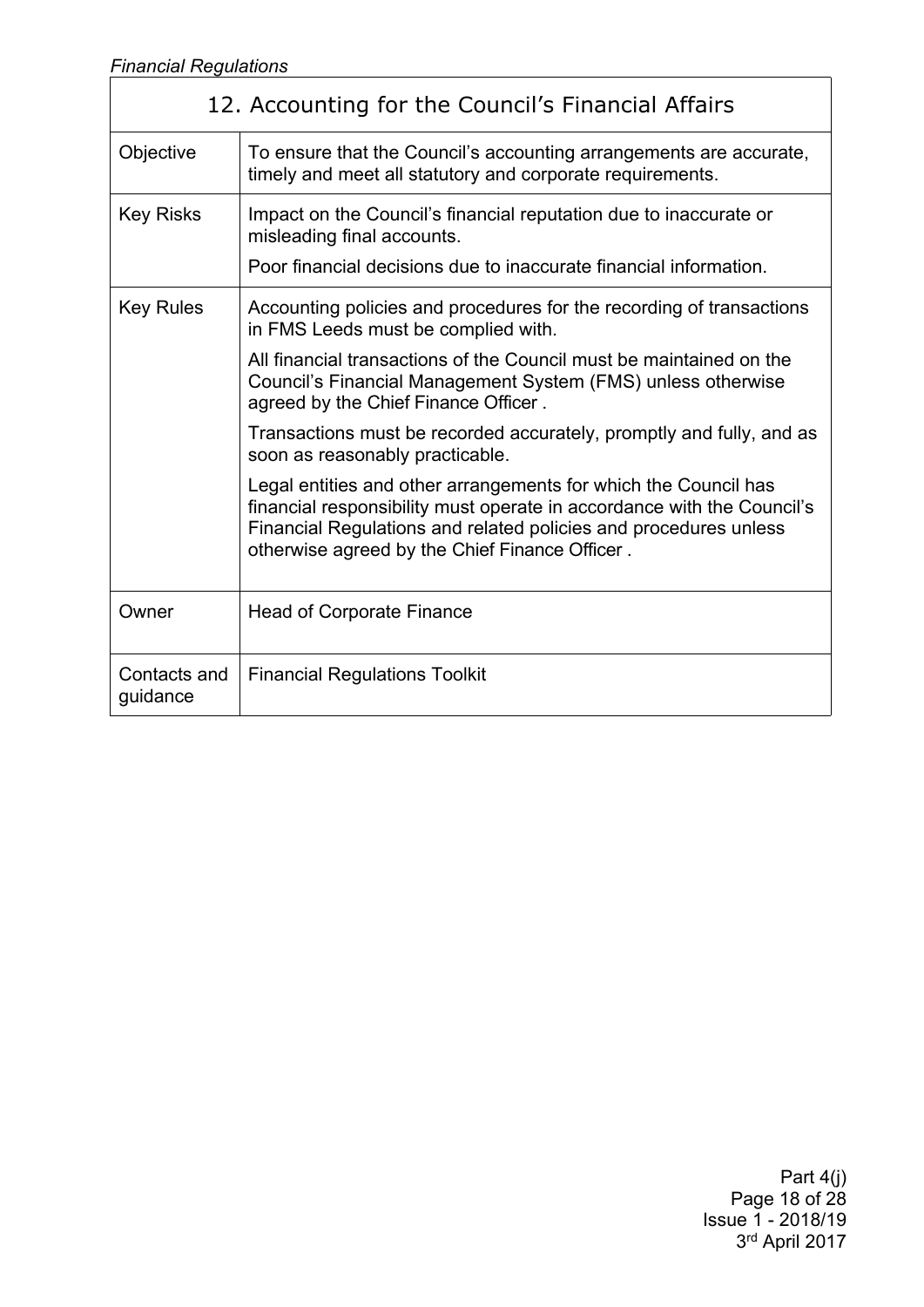|                          | 13. Entering into financial commitments                                                                                                                                                                                                                                                                       |
|--------------------------|---------------------------------------------------------------------------------------------------------------------------------------------------------------------------------------------------------------------------------------------------------------------------------------------------------------|
| Objective                | To ensure that the Council only enters into financial commitments<br>once the financial implications are fully understood.                                                                                                                                                                                    |
| Key Risks                | Unanticipated costs being incurred due to the financial and<br>accounting implications of transactions not being fully evaluated.                                                                                                                                                                             |
| <b>Key Rules</b>         | The Chief Finance Officer must be consulted before entering into the<br>following types of financial arrangement:<br>A lease or similar arrangement;<br>A loan;<br>A financial guarantee;<br>A payment in advance;<br>Non-monetary (or part) exchange of assets;<br>$\bullet$<br>Non-standard contract terms. |
| Owner                    | <b>Head of Corporate Finance</b>                                                                                                                                                                                                                                                                              |
| Contacts and<br>guidance | <b>Financial Regulations Toolkit</b>                                                                                                                                                                                                                                                                          |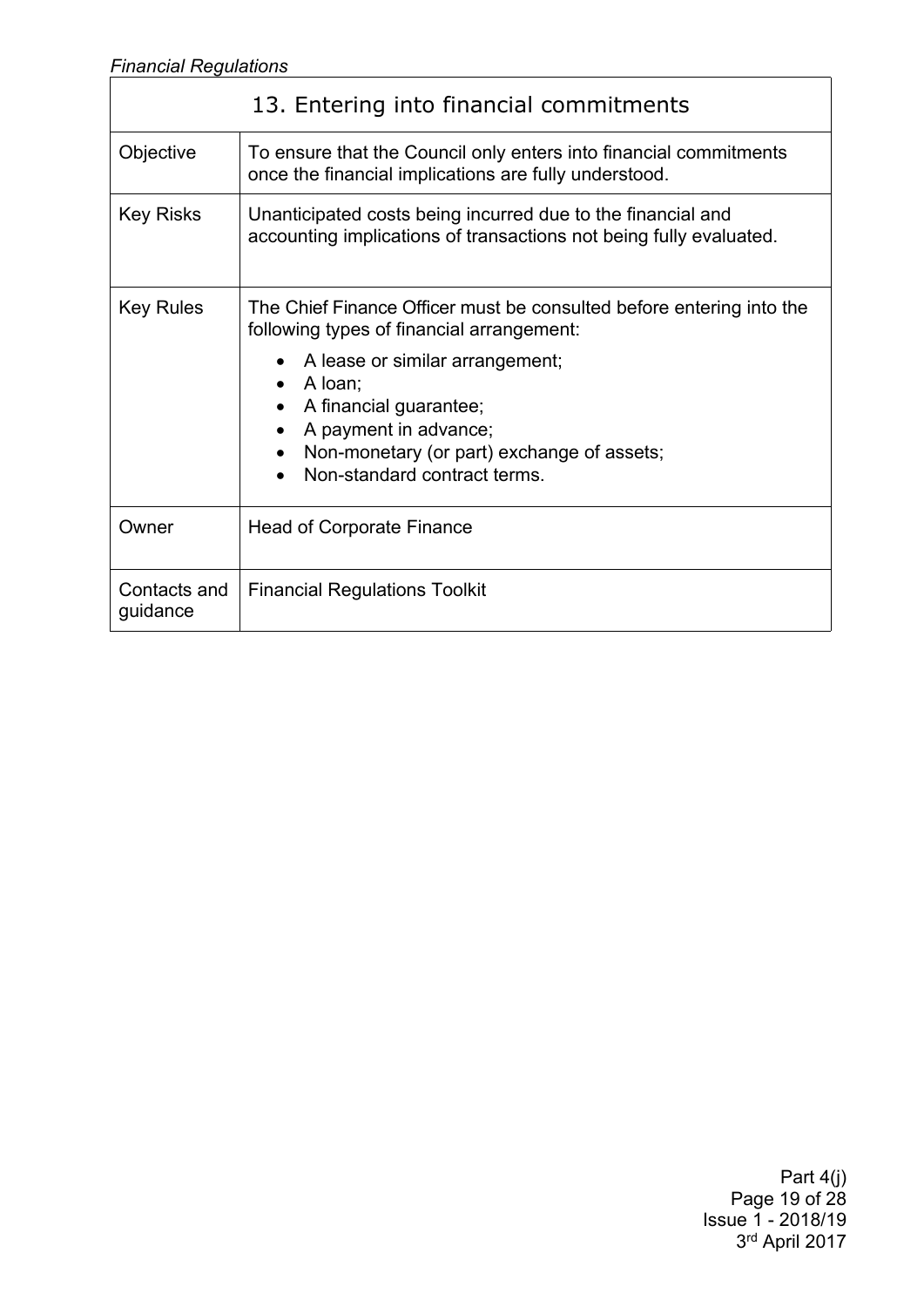| 14. Payroll and Pensions |                                                                                                                                             |  |
|--------------------------|---------------------------------------------------------------------------------------------------------------------------------------------|--|
| <b>Objectives</b>        | To ensure that payroll and pensions are dealt with correctly.                                                                               |  |
| <b>Key Risks</b>         | Incorrect or late payments may be made to staff.                                                                                            |  |
| <b>Key Rules</b>         | The payroll must be prepared and produced in accordance with<br>Statutory Payroll and Pensions guidance provided.                           |  |
|                          | All permanent and temporary changes to staff terms and conditions<br>affecting payroll must be notified to the BSC promptly and accurately. |  |
|                          | Payroll advances should only be made in accordance with the current<br>policy.                                                              |  |
|                          | Prompt and appropriate action should be taken to recover any<br>overpayments which arise.                                                   |  |
| Owner                    | <b>Chief Officer (Shared Services)</b>                                                                                                      |  |
| Contacts and<br>guidance | <b>Financial Regulations Toolkit</b>                                                                                                        |  |

Part 4(j) Page 20 of 28 Issue 1 - 2018/19 3 rd April 2017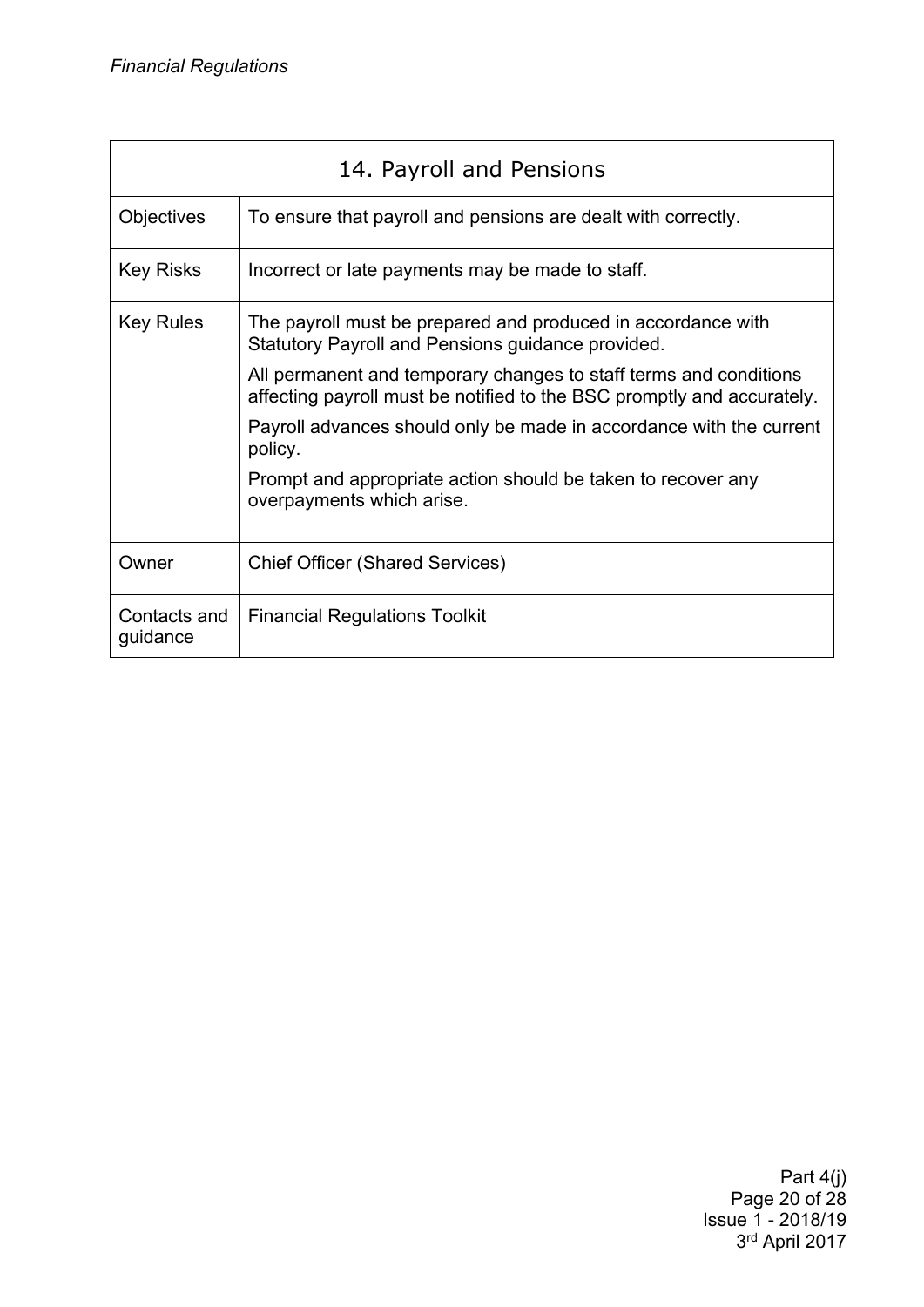| 15. Bank Accounts        |                                                                                                                                                                                                                                     |  |
|--------------------------|-------------------------------------------------------------------------------------------------------------------------------------------------------------------------------------------------------------------------------------|--|
| <b>Objectives</b>        | To ensure that bank accounts are operated in a secure and approved<br>manner.                                                                                                                                                       |  |
|                          | For the purposes of this regulation the term bank account covers all<br>bank accounts, building society accounts and other holdings with<br>third party financial institutions to which officers of the Council are<br>signatories. |  |
| <b>Key Risks</b>         | Bank accounts may be created and used for unapproved activities.                                                                                                                                                                    |  |
|                          | Insufficient controls are in place for the Council's banking<br>arrangements, increasing the risk of fraudulent or unapproved<br>transactions.                                                                                      |  |
| <b>Key Rules</b>         | The Chief Finance Officer must approve the opening or closing of any<br>bank account operated on behalf of the Council.                                                                                                             |  |
|                          | The Chief Finance Officer will maintain an up to date central register<br>of all accounts and must be informed promptly of any changes to<br>authorised signatories.                                                                |  |
|                          | Only methods of payment from the account which are approved by<br>the Chief Finance Officer may be used.                                                                                                                            |  |
|                          | Overdraft facilities or other borrowing arrangements must not be<br>agreed without the express permission of the Chief Finance Officer.                                                                                             |  |
|                          | All bank accounts must be reconciled regularly by a non-signatory to<br>the account.                                                                                                                                                |  |
|                          | All bank accounts must be set up and operated in accordance with<br>the bank account guidance notes.                                                                                                                                |  |
| Owner                    | Head of Corporate Finance / Recovery and Exchequer Services<br>Manager                                                                                                                                                              |  |
| Contacts and<br>guidance | <b>Financial Regulations Toolkit</b>                                                                                                                                                                                                |  |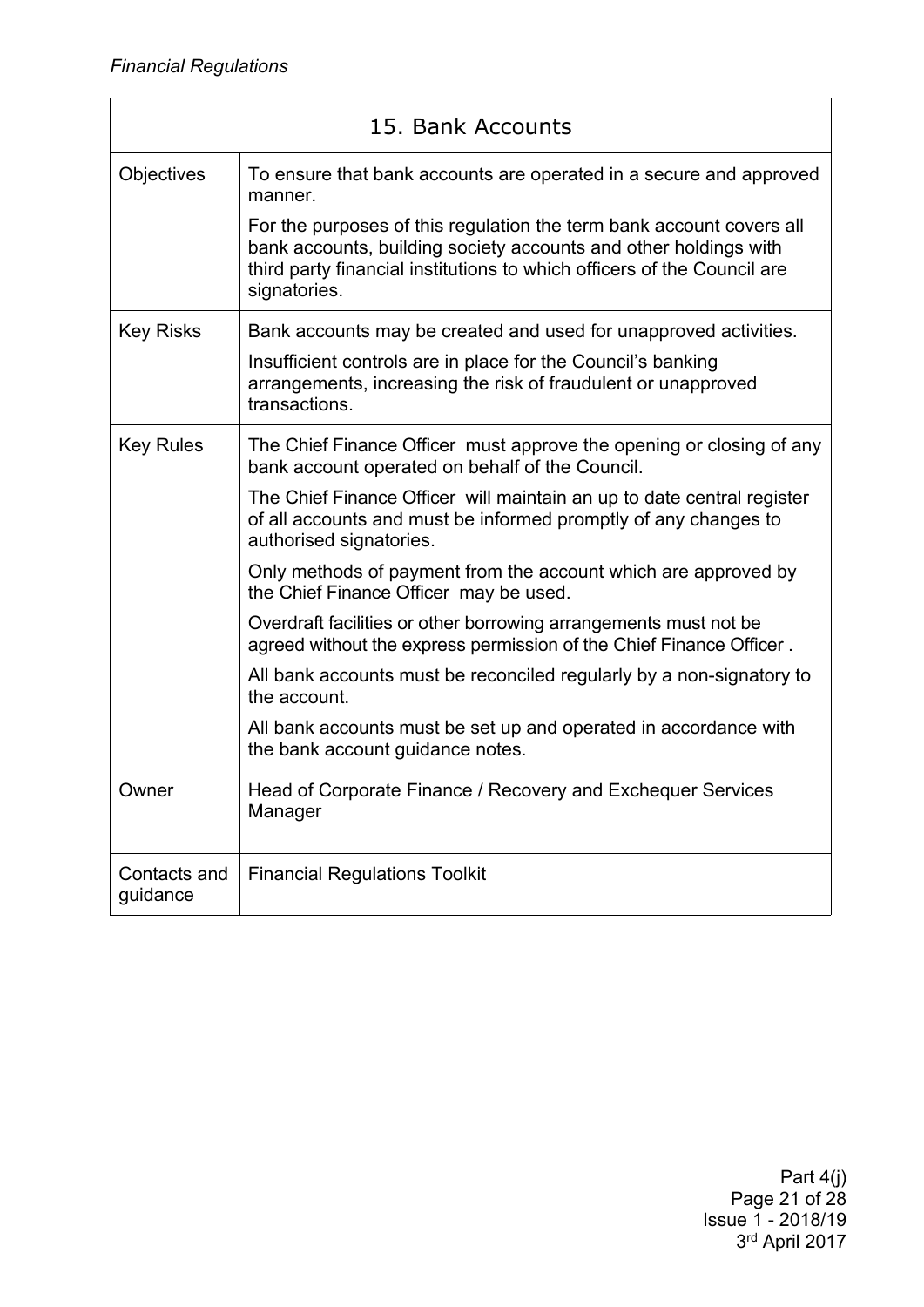| 16. Security of Physical Assets (excluding land and property) |                                                                                                                                                                                                                            |
|---------------------------------------------------------------|----------------------------------------------------------------------------------------------------------------------------------------------------------------------------------------------------------------------------|
| <b>Objectives</b>                                             | To ensure that physical assets are managed in an efficient, effective<br>and secure manner.                                                                                                                                |
| <b>Key Risks</b>                                              | Theft, loss or misuse of assets.                                                                                                                                                                                           |
| <b>Key Rules</b>                                              | Proportionate arrangements are put in place to safeguard assets,<br>including those owned by third parties. Such arrangements must<br>include the consideration of Insurance limits e.g. monies in transit.                |
|                                                               | All monies belonging to, or in the custody of, the Council must be<br>recorded, held securely and be checked regularly.                                                                                                    |
|                                                               | Keys for safes and other locked areas containing assets must be<br>securely stored and a record kept of who has the keys.                                                                                                  |
|                                                               | An inventory of major physical assets held at each Council<br>establishment should be prepared, kept up to date and stored<br>securely at the establishment but not in the same location as the<br>items on the inventory. |
| Owner                                                         | Chief Officer (Audit and Investment)                                                                                                                                                                                       |
| Contacts and<br>guidance                                      | <b>Financial Regulations Toolkit</b>                                                                                                                                                                                       |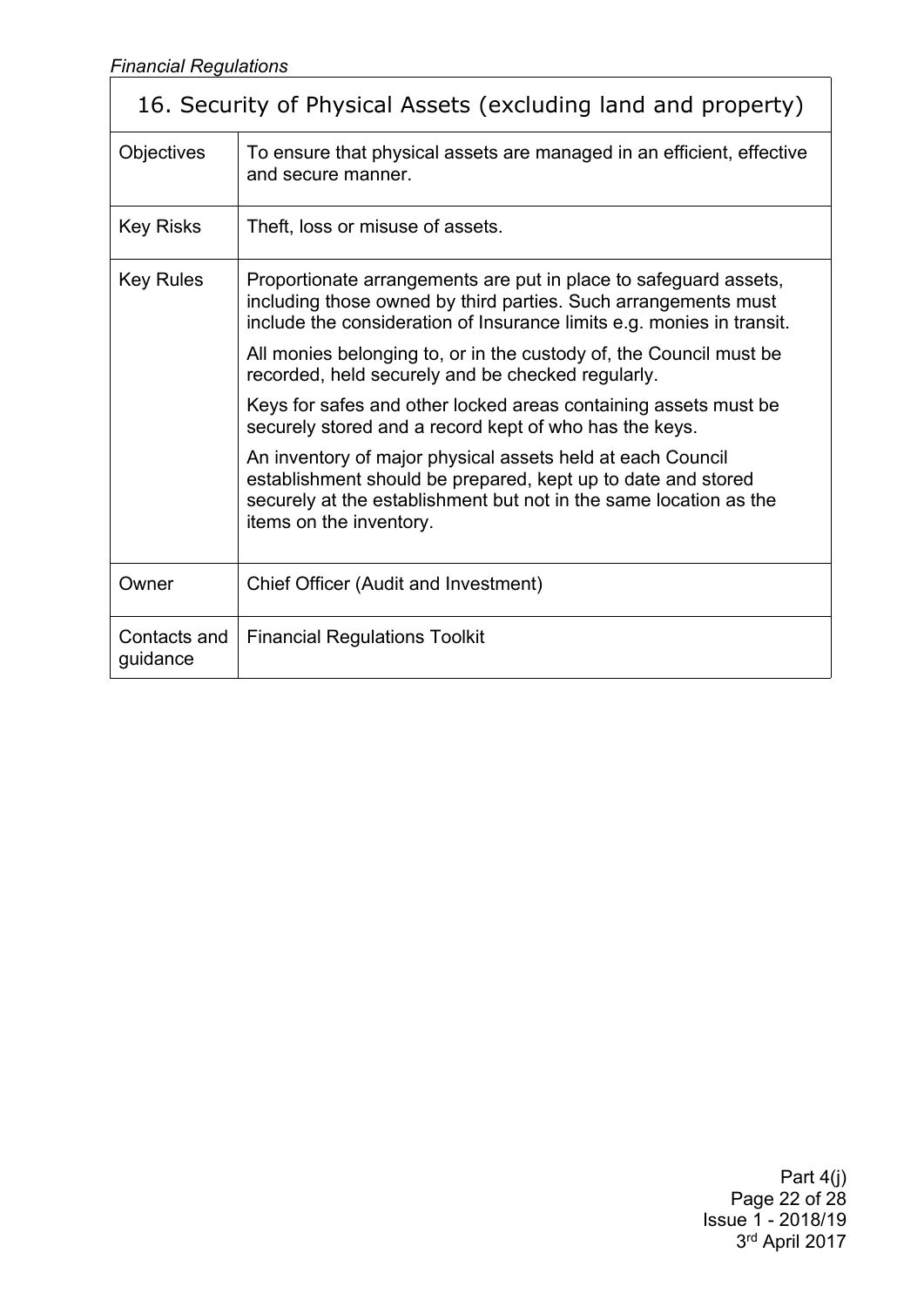| 17. Stocks and Stores    |                                                                                                                                                                                     |
|--------------------------|-------------------------------------------------------------------------------------------------------------------------------------------------------------------------------------|
| Objectives               | To ensure that the Council securely holds appropriate levels of stock<br>to maintain its business operations                                                                        |
| <b>Key Risks</b>         | The Council has insufficient stock items to operate effectively and<br>efficiently.                                                                                                 |
|                          | Items are over-stocked, tying up resources (both purchasing and<br>storage) and risk becoming obsolete.                                                                             |
|                          | Stock and stores are misappropriated.                                                                                                                                               |
| <b>Key Rules</b>         | Directors must ensure that proportionate arrangements are put in<br>place to safeguard stocks and stores under their control, in<br>accordance with the Stocks and Stores guidance. |
|                          | A person(s) must be nominated as responsible for the management<br>and security of stocks and stores.                                                                               |
|                          | When a stock of goods is maintained there should be an inventory or<br>stock record as appropriate for the value of the stock.                                                      |
|                          | Regular stock takes, annually at a minimum, should be carried out.<br>Variances should be reported and investigated where necessary.                                                |
|                          | At the end of the financial year the method of stock valuation detailed<br>in the closedown guidance on the Closedown Sharepoint site must be<br>complied with.                     |
| Owner                    | Chief Officer (Audit and Investment)                                                                                                                                                |
| Contacts and<br>guidance | <b>Financial Regulations Toolkit</b>                                                                                                                                                |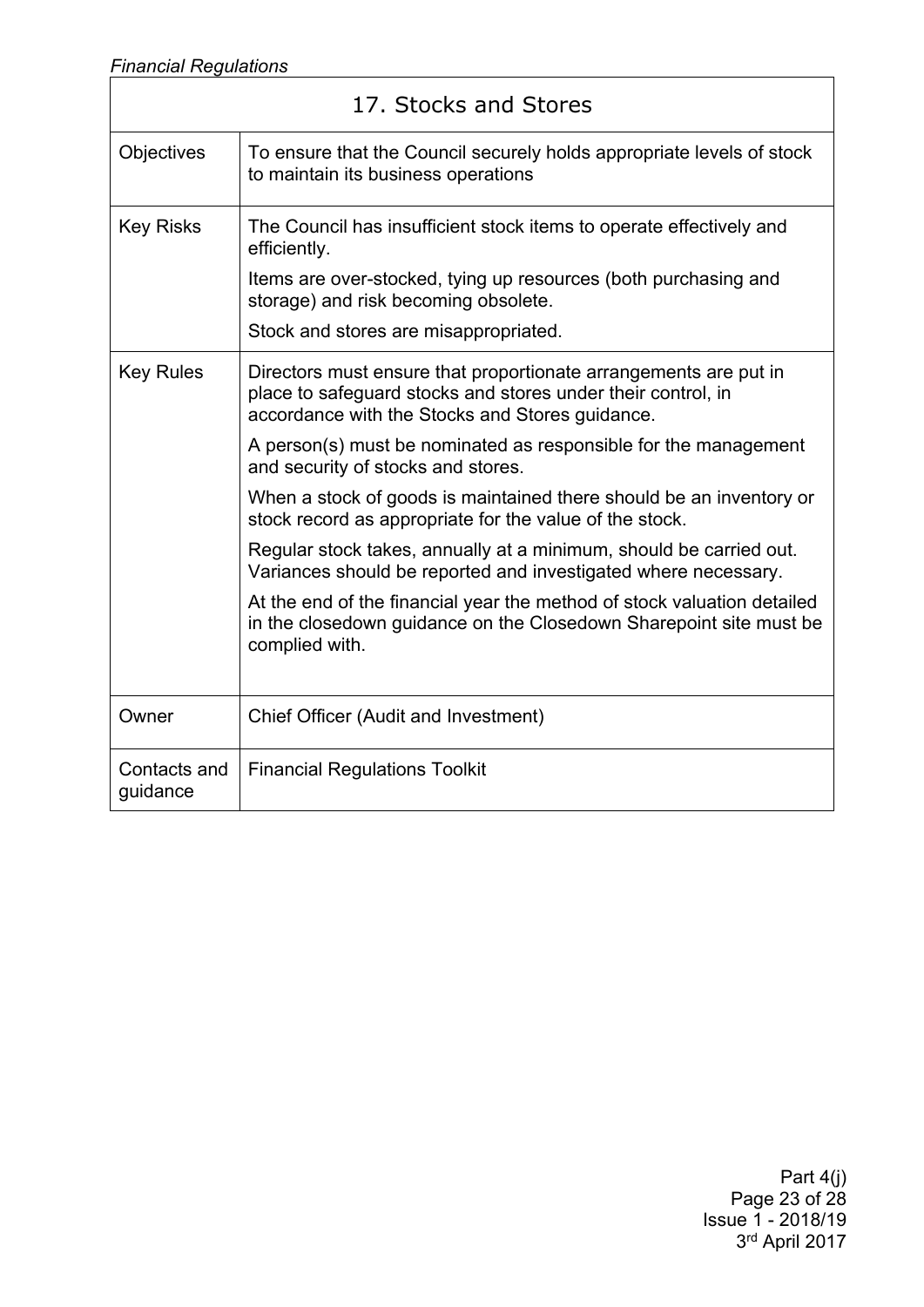| 18. Insurance            |                                                                                                                                                                                                                                                                                                                                                                                                                                                                                                                             |
|--------------------------|-----------------------------------------------------------------------------------------------------------------------------------------------------------------------------------------------------------------------------------------------------------------------------------------------------------------------------------------------------------------------------------------------------------------------------------------------------------------------------------------------------------------------------|
| <b>Objectives</b>        | To ensure that the insurance risk across the Council is managed<br>effectively.                                                                                                                                                                                                                                                                                                                                                                                                                                             |
| <b>Key Risks</b>         | Failure to secure appropriate insurance arrangements leaves the<br>Council lacking cover in the event of a significant loss.                                                                                                                                                                                                                                                                                                                                                                                                |
|                          | Failure to seek the appropriate insurance advice when taking<br>decisions could impact adversely on the Council's insurance risk.                                                                                                                                                                                                                                                                                                                                                                                           |
| <b>Key Rules</b>         | The Chief Finance Officer is responsible for arranging all insurance.                                                                                                                                                                                                                                                                                                                                                                                                                                                       |
|                          | The Chief Finance Officer is responsible for determining the extent of<br>insurance cover, after consulting Directors.                                                                                                                                                                                                                                                                                                                                                                                                      |
|                          | Directors must manage insurance risks within their directorate. This<br>includes:-                                                                                                                                                                                                                                                                                                                                                                                                                                          |
|                          | notifying the Chief Finance Officer of the nature and extent of<br>any new insurable risks and of any alterations to currently<br>insured risks,<br>consulting with the Chief Finance Officer at an early stage in<br>projects/decisions that may have insurance implications. This<br>consultation must be undertaken well in advance of the<br>drafting of any legal agreements or any form of commitment<br>made by the Council,<br>immediately notifying the Chief Finance Officer of any loss,<br>liability or damage, |
|                          | Supplying information to the Chief Finance Officer, the Council's<br>insurers or the Litigation Section.                                                                                                                                                                                                                                                                                                                                                                                                                    |
|                          | Directors must adhere to the guidance for unoccupied buildings                                                                                                                                                                                                                                                                                                                                                                                                                                                              |
|                          | Directors must not enter into negotiations with claimants                                                                                                                                                                                                                                                                                                                                                                                                                                                                   |
|                          | Insurance guidance must be complied with.                                                                                                                                                                                                                                                                                                                                                                                                                                                                                   |
| Owner                    | Chief Officer (Audit and Investment)                                                                                                                                                                                                                                                                                                                                                                                                                                                                                        |
| Contacts and<br>guidance | <b>Financial Regulations Toolkit</b>                                                                                                                                                                                                                                                                                                                                                                                                                                                                                        |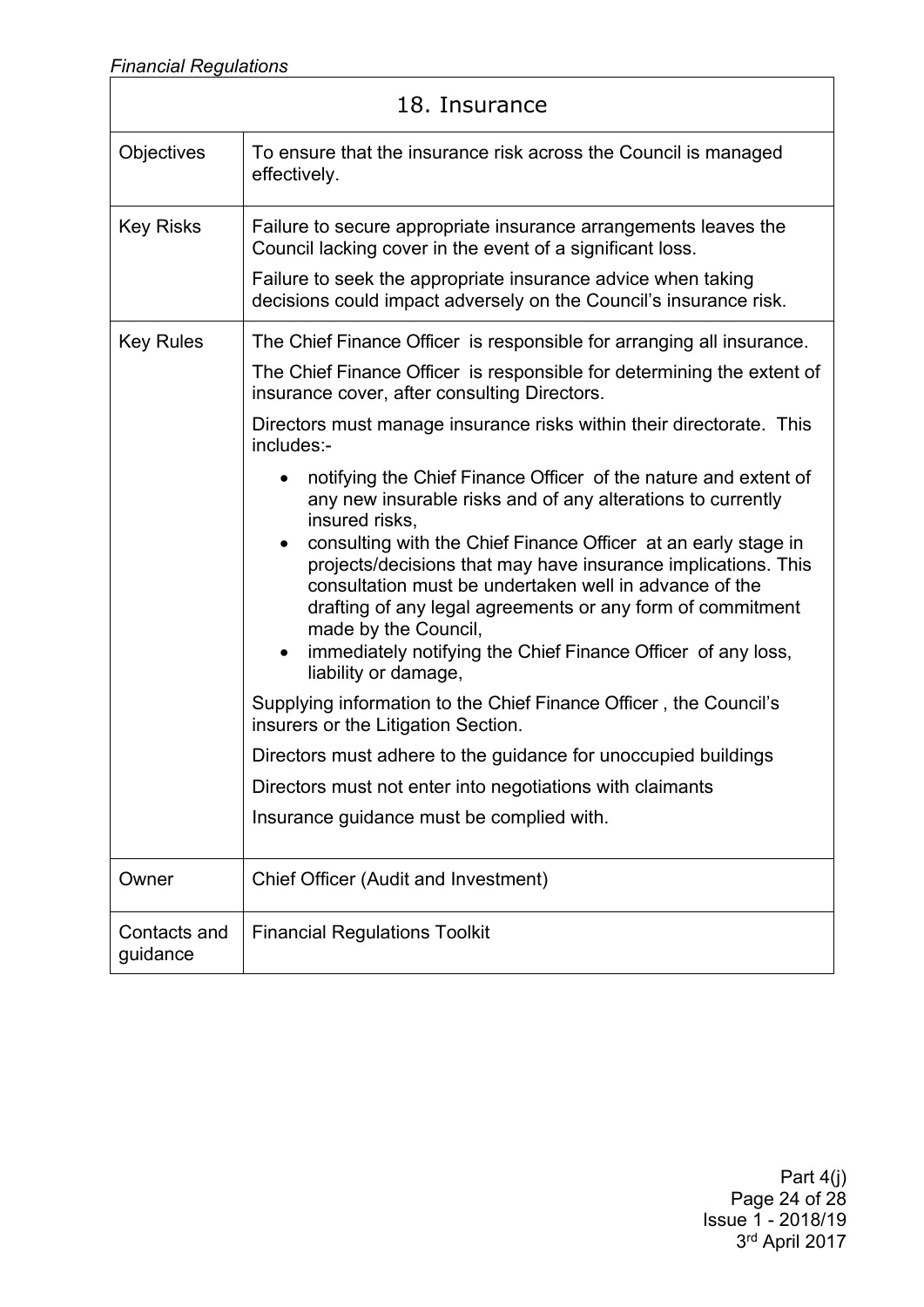| 19. Treasurer, Accountable Body and Other Similar Financial<br>Arrangements |                                                                                                                                                                                                                                                              |  |
|-----------------------------------------------------------------------------|--------------------------------------------------------------------------------------------------------------------------------------------------------------------------------------------------------------------------------------------------------------|--|
| Objectives                                                                  | To ensure that the financial affairs of legal entities and other<br>arrangements for which the Council has responsibility are managed<br>in a secure and effective manner.                                                                                   |  |
| <b>Key Risks</b>                                                            | Funds are misappropriated or used for unauthorised purposes.                                                                                                                                                                                                 |  |
|                                                                             | Impact on the Council's financial reputation due to inaccurate or<br>misleading financial reporting.                                                                                                                                                         |  |
|                                                                             | Poor financial decisions due to inaccurate financial information.                                                                                                                                                                                            |  |
| <b>Key Rules</b>                                                            | Any request or proposal for the Council to undertake financial<br>responsibilities by acting as a treasurer, accountable body or other<br>similar financial arrangement should be referred to the Chief Finance<br>Officer for a decision before proceeding. |  |
|                                                                             | Directors should ensure that an appropriate colleague is appointed to<br>manage arrangements covered by this regulation.                                                                                                                                     |  |
|                                                                             | All financial reporting must comply with appropriate accounting<br>standards. Budgets must be set, monitored and reported to the Chief<br>Finance Officer in line with the guidance and timetable issued.                                                    |  |
|                                                                             | All accounting records and budgets must be maintained on the<br>Council's Financial Management System (FMS) unless otherwise<br>agreed by the Chief Finance Officer.                                                                                         |  |
|                                                                             | The Chief Finance Officer must be consulted on all investment<br>decisions taken.                                                                                                                                                                            |  |
|                                                                             | All such arrangements must comply with the Council's Financial<br>Regulations unless otherwise agreed by the Chief Finance Officer.                                                                                                                          |  |
| Owner                                                                       | <b>Head of Corporate Finance</b>                                                                                                                                                                                                                             |  |
| Contacts and<br>guidance                                                    | <b>Financial Regulations Toolkit</b>                                                                                                                                                                                                                         |  |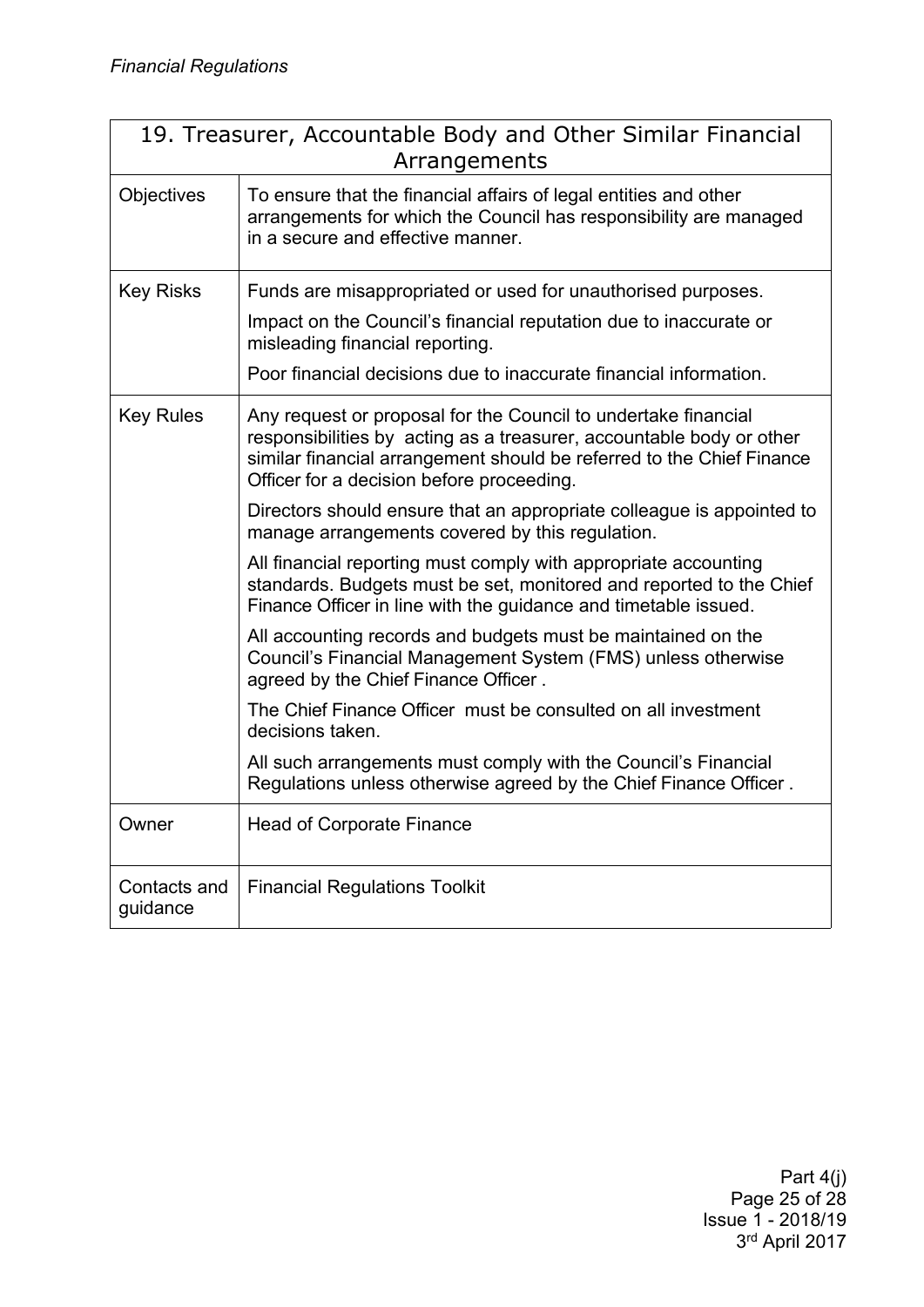| 20. Bequests, Trusts and Client & Amenity Fund Monies |                                                                                                                                                                                                                                                                                                                              |
|-------------------------------------------------------|------------------------------------------------------------------------------------------------------------------------------------------------------------------------------------------------------------------------------------------------------------------------------------------------------------------------------|
| Objectives                                            | To ensure that bequest, trust and client monies are managed in a<br>secure and effective manner.                                                                                                                                                                                                                             |
| <b>Key Risks</b>                                      | Funds are misappropriated or used for unauthorised purposes.                                                                                                                                                                                                                                                                 |
| <b>Key Rules</b>                                      | Directors must ensure that an appropriate colleague is appointed to<br>manage arrangements covered by this regulation.                                                                                                                                                                                                       |
|                                                       | The financial management of all Bequest and Trusts must follow the<br>published guidance and be reported to the Chief Finance Officer in<br>line with the timetable issued. All monitoring must be undertaken on<br>the Council's Financial Management System (FMS) unless otherwise<br>agreed by the Chief Finance Officer. |
|                                                       | Management of Client, Amenity and other unofficial fund monies must<br>comply with published rules and procedures and the compliance with<br>these arrangements must be reported to the Chief Finance Officer in<br>line with the timetable issued.                                                                          |
|                                                       | The Chief Finance Officer is responsible for all investment decisions<br>where the arrangement is administered by the Council.                                                                                                                                                                                               |
| Owner                                                 | <b>Head of Corporate Finance</b>                                                                                                                                                                                                                                                                                             |
| Contacts and<br>guidance                              | <b>Financial Regulations Toolkit</b>                                                                                                                                                                                                                                                                                         |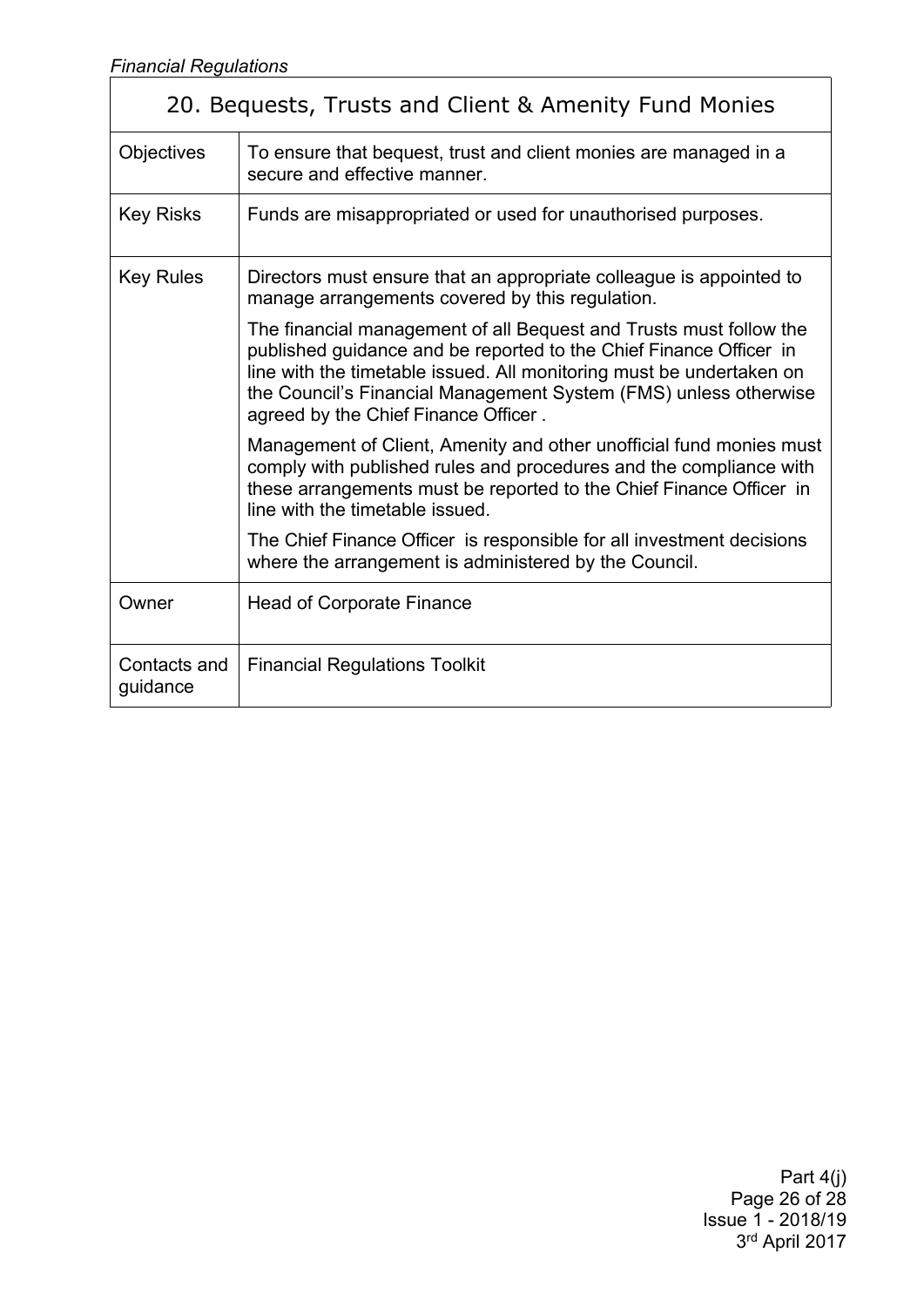| 21. Fraud and Corruption |                                                                                                                                                                                                                                                                                                                                                                |  |
|--------------------------|----------------------------------------------------------------------------------------------------------------------------------------------------------------------------------------------------------------------------------------------------------------------------------------------------------------------------------------------------------------|--|
| Objectives               | To commit to, and promote a counter fraud culture within the Council<br>and zero tolerance against fraudulent activity.                                                                                                                                                                                                                                        |  |
| <b>Key Risks</b>         | The Council may be subject to fraudulent activity resulting in loss of<br>resources and may receive adverse publicity                                                                                                                                                                                                                                          |  |
| <b>Key Rules</b>         | Whenever any matter arises that involves, or is thought to involve<br>irregularities concerning cash, stores or other property of the Council<br>or any suspected irregularity in the exercise of the functions of the<br>Council, including bequests, trust and client monies, it must be<br>immediately brought to the attention of the respective Director. |  |
|                          | Where the irregularity is thought to involve fraud, corruption or<br>impropriety the Director must ensure that the matter is reported to the<br>Head of Audit.                                                                                                                                                                                                 |  |
|                          | If the irregularity or suspected irregularity involves theft or suspected<br>theft of assets, it must also be referred to the Police. In addition<br>where a break-in is suspected, the Police must be informed<br>immediately.                                                                                                                                |  |
| Owner                    | Chief Officer (Audit and Investment)                                                                                                                                                                                                                                                                                                                           |  |
| Contacts and<br>guidance | <b>Financial Regulations Toolkit</b>                                                                                                                                                                                                                                                                                                                           |  |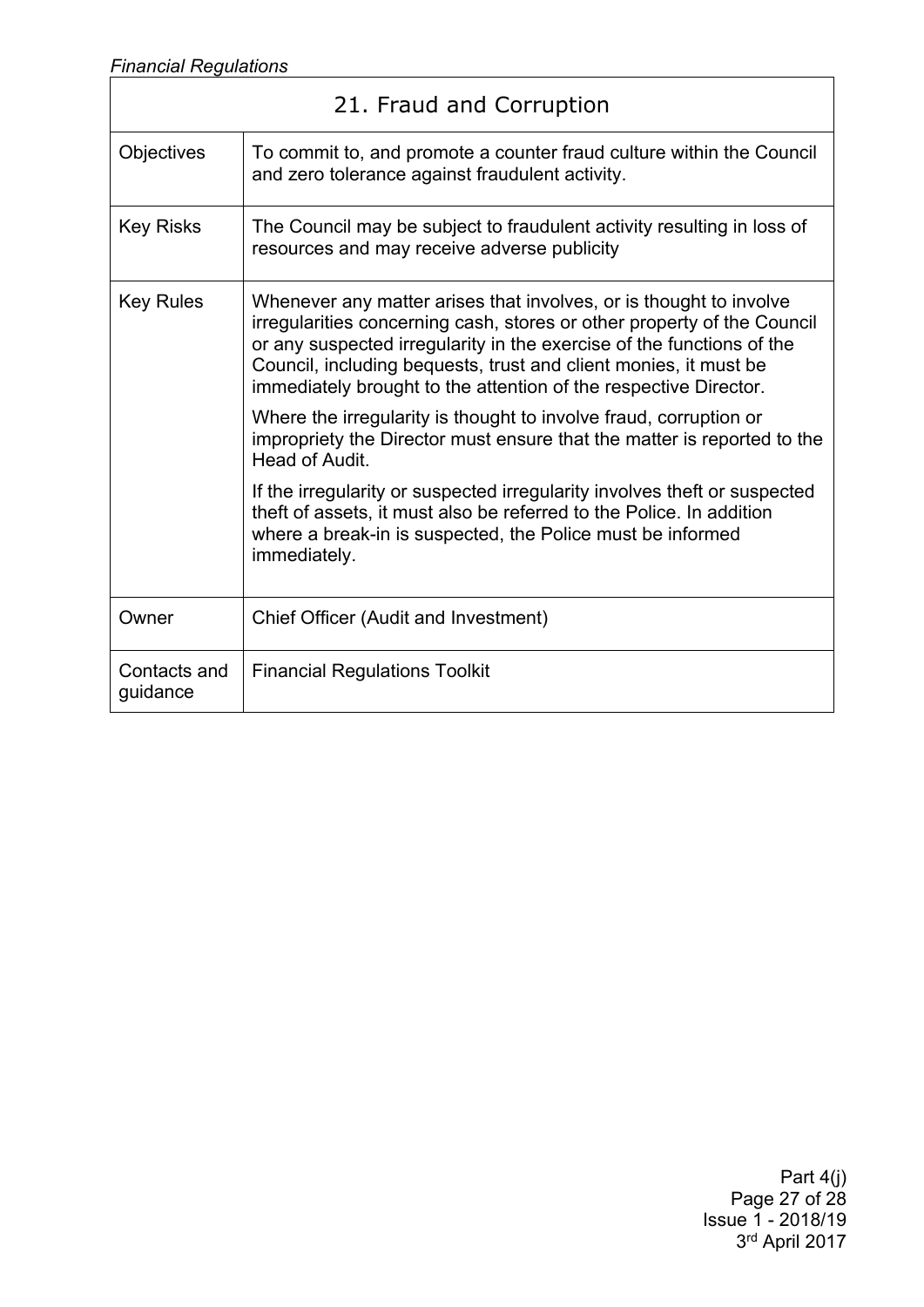|                          | 22. Internal Audit                                                                                                                                                                                                                                                                                                                                                 |  |  |
|--------------------------|--------------------------------------------------------------------------------------------------------------------------------------------------------------------------------------------------------------------------------------------------------------------------------------------------------------------------------------------------------------------|--|--|
| Objectives               | To provide an effective Internal Audit Service, on behalf of the Chief<br>Finance Officer, in line with legislation and the appropriate audit<br>standards.                                                                                                                                                                                                        |  |  |
|                          | To provide an independent, objective assurance and consulting<br>activity designed to add value and improve the organisation's<br>operations.                                                                                                                                                                                                                      |  |  |
|                          | To help the organisation accomplish its objectives by bringing a<br>systematic, disciplined approach to evaluate and improve the<br>effectiveness of risk management, control and governance<br>processes.                                                                                                                                                         |  |  |
| <b>Key Risks</b>         | The Council may operate in an inefficient and ineffective way and not<br>achieve its value of spending money wisely.                                                                                                                                                                                                                                               |  |  |
|                          | The Council's key controls do not protect against fraud, inefficiency<br>and error.                                                                                                                                                                                                                                                                                |  |  |
| <b>Key Rules</b>         | The Chief Finance Officer must ensure that the Council has an<br>effective Internal Audit function.                                                                                                                                                                                                                                                                |  |  |
|                          | The Head of Audit must be able to report without fear or favour, in their<br>own name to the Chief Executive, the Executive Board, the Corporate<br>Governance and Audit Committee and the scrutiny function.                                                                                                                                                      |  |  |
|                          | All audit work must be conducted in accordance with the appropriate<br>professional standards.                                                                                                                                                                                                                                                                     |  |  |
|                          | Directors must ensure that Internal Audit is allowed to:                                                                                                                                                                                                                                                                                                           |  |  |
|                          | Enter any Council premises or land at all reasonable times.<br>Access all records, documents, data held on computer media,<br>and correspondence relating to all transactions of the Council,<br>or unofficial funds operated by an employee as part of their<br>duties.<br>Receive such explanations as are necessary concerning any<br>matter under examination. |  |  |
|                          | Require any employee of the Council to produce cash, stores<br>or any other property under their control, belonging to the<br>Council or held as part of the employee's duties.                                                                                                                                                                                    |  |  |
| Owner                    | Chief Officer (Audit and Investment)                                                                                                                                                                                                                                                                                                                               |  |  |
| Contacts and<br>guidance | <b>Financial Regulations Toolkit</b>                                                                                                                                                                                                                                                                                                                               |  |  |

Part 4(j) Page 28 of 28 Issue 1 - 2018/19 3 rd April 2017